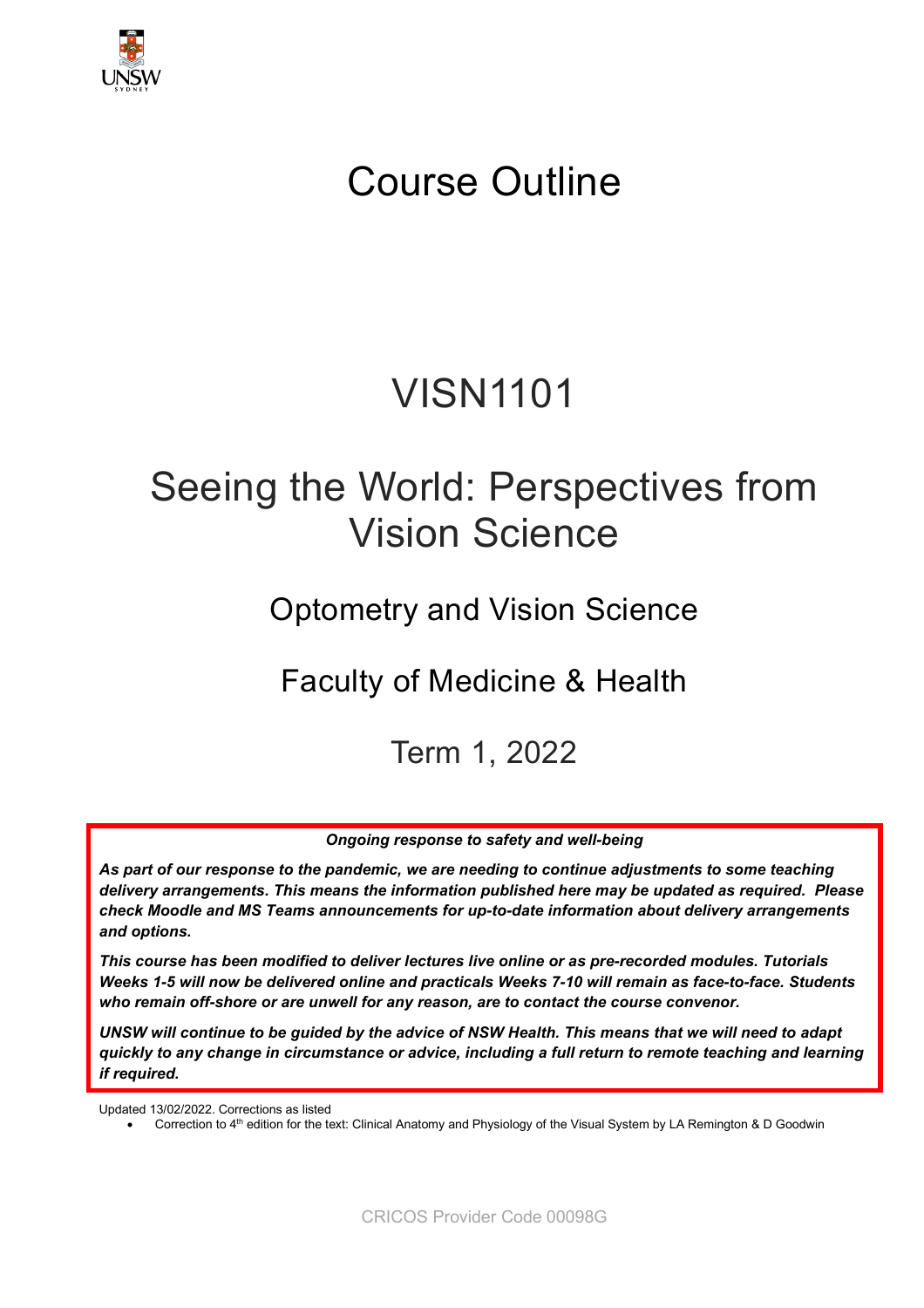| <b>Position</b>                     | <b>Name</b>                        | Email                   | <b>Consultation times and</b><br><b>locations</b>       |
|-------------------------------------|------------------------------------|-------------------------|---------------------------------------------------------|
| Course Convenor/<br>Lecturer        | Dr Vanessa Honson                  | v.honson@unsw.edu.au    | By appointment                                          |
| Lecturer                            | A/Prof Juno Kim                    | j.kim@unsw.edu.au       | By appointment                                          |
| Lecturer                            | Donna la Hood                      | $d$ .lahood@unsw.edu.au | By appointment                                          |
| <b>Tutors</b>                       | Ngozi Chidi-Egboka<br>Rabia Mobeen | Class times             | Class times                                             |
| Laboratory Manager   Dr Dale Larden |                                    | $d$ .larden@unsw.edu.au | During practical/laboratory<br>classes or email queries |

### **2. Course information**

Units of credit: 6

Pre-requisite(s): For students intending to take this course as a core component of an Optometry or Vision Science major, HSC Mathematics is assumed knowledge. HSC Physics is recommended knowledge.

Bridging Courses are available to students entering UNSW; these courses usually run in January - February, before the start of Term 1. Students who do not have the appropriate assumed or recommended knowledge are strongly advised to undertake the relevant Bridging Course/s, or other appropriate preparation.

Teaching times and locations: UNSW Kensington Campus, Term 1. Some activities and assessments are provided online on Moodle. Please see <http://timetable.unsw.edu.au/2022/VISN1101.html> for lecture and tutorial/practical class locations.

#### **2.1 Course summary**

After completing this course, you will never see the world the same way again. This course provides an overview of how the eyes and brain work together to enable visual perception. The overview includes an introduction to the structure and function of the human eye and visual brain. You will also learn about the professional pathways open to vision scientists and optometrists, and how discoveries in optometry and vision science are used to improve vision and combat disease. The course also builds the graduate attributes required by vision scientists and optometrists by introducing research and communication skills including critical thinking, statistics, collaborative research and group presentation. It is the first course in the vision science major in the science or advanced science programs and in the optometry program.

[\(http://www.handbook.unsw.edu.au/undergraduate/courses/2022/VISN1101.html\)](http://www.handbook.unsw.edu.au/undergraduate/courses/2022/VISN1101.html)

#### **2.2 Course aims**

The course aims to introduce the eye and visual system, sensory perception, and the professional context in which this understanding is applied in optometry and the vision sciences. Therefore, students will be introduced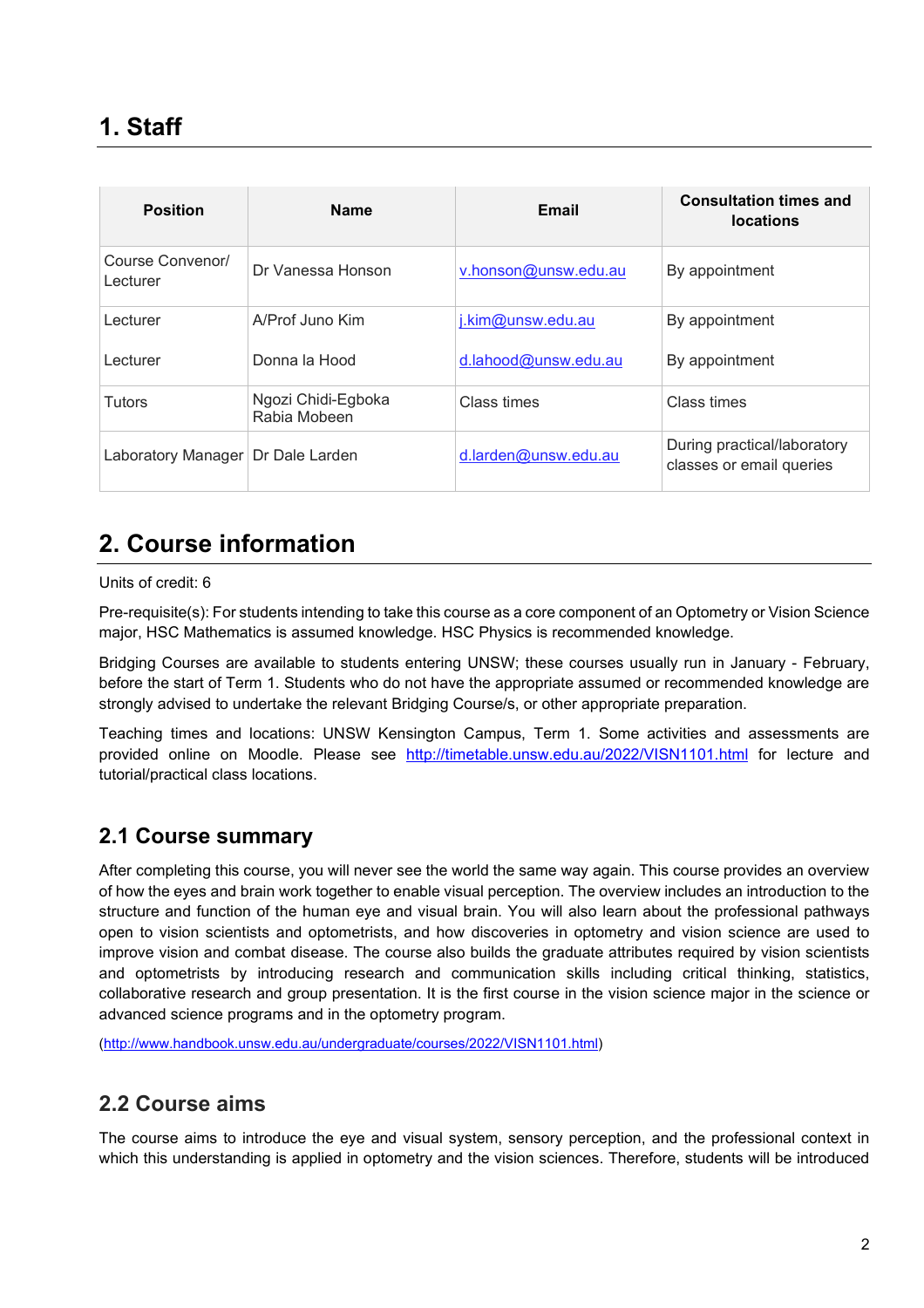to clinical and research methods and activities and have the opportunity to interact with practicing optometrists and vision scientists through carefully designed activities.

The course will provide students with the opportunity to develop a sense of identity and belonging with their colleagues, their program of study and their professional community. The course also aims to introduce students to research methods, focusing on evidence-based practice and basic statistics.

This course is intended to equip students who intend on pursuing an optometry or vision science major to have the foundation skills for further study in this area.

#### **2.3 Course learning outcomes (CLO)**

There are three streams in this course which are:

- 1. Visual perception and the visual system
- 2. Research methods
- 3. SCIF developing an optometry and vision science learning community

At the successful completion of this course you (the student) should be able to:

- 1. Describe sensory perception and the role of visual perception.
- 2. Understand the gross anatomy of the eye and visual system and how they function together to result in visual perception, and interrelationships of all the major components of the visual system.
- 3. Be able to describe some of the processes of homeostasis which support cellular, organ and system function in the eye and human body.
- 4. Become familiar with the initial processes of evidence-based practice and understand the basics of research enquiry and statistics in the context of vision science.
- 5. Understand the discipline of optometry and vision science, its interdisciplinary context, and the professional pathways open to optometrists and vision scientists.
- 6. Reflect on personal development of graduate attributes<sup>[1](#page-2-0)</sup> and their relevance to the discipline of optometry and vision science.
- 7. Effectively communicate theoretical knowledge gained in this course in both oral and written formats.
- 8. Develop team working skills to be able to effectively work with others.

#### **2.4 Relationship between course and program learning outcomes and assessments**

This course is designed to address the CLO and PLO as below. This course is a core and foundational course for Bachelor of Vision Science program (3181 and 3182) and the Master of Optometry program (3182 and 8095). The completion of both programs will allow graduates to register as a practicing optometrist in Austalia and New Zealand. Accordingly, this course also aims to address some of the Optometry Australia Entry-Level Competency Standards (ELC)<sup>[2](#page-2-1)</sup> and/or to teach foundational/prerequisite knowledge so these may be addressed in other parts of the programs.

<span id="page-2-0"></span><sup>1</sup> See Appendix 1 of this document

<span id="page-2-1"></span><sup>2</sup> The full version of the current standard is available from: Kiely, P. M. and J. Slater (2015). "Optometry Australia Entry-level Competency Standards for Optometry 2014." Clinical and Experimental Optometry **98**(1): 65-89.<https://onlinelibrary.wiley.com/doi/10.1111/cxo.12216>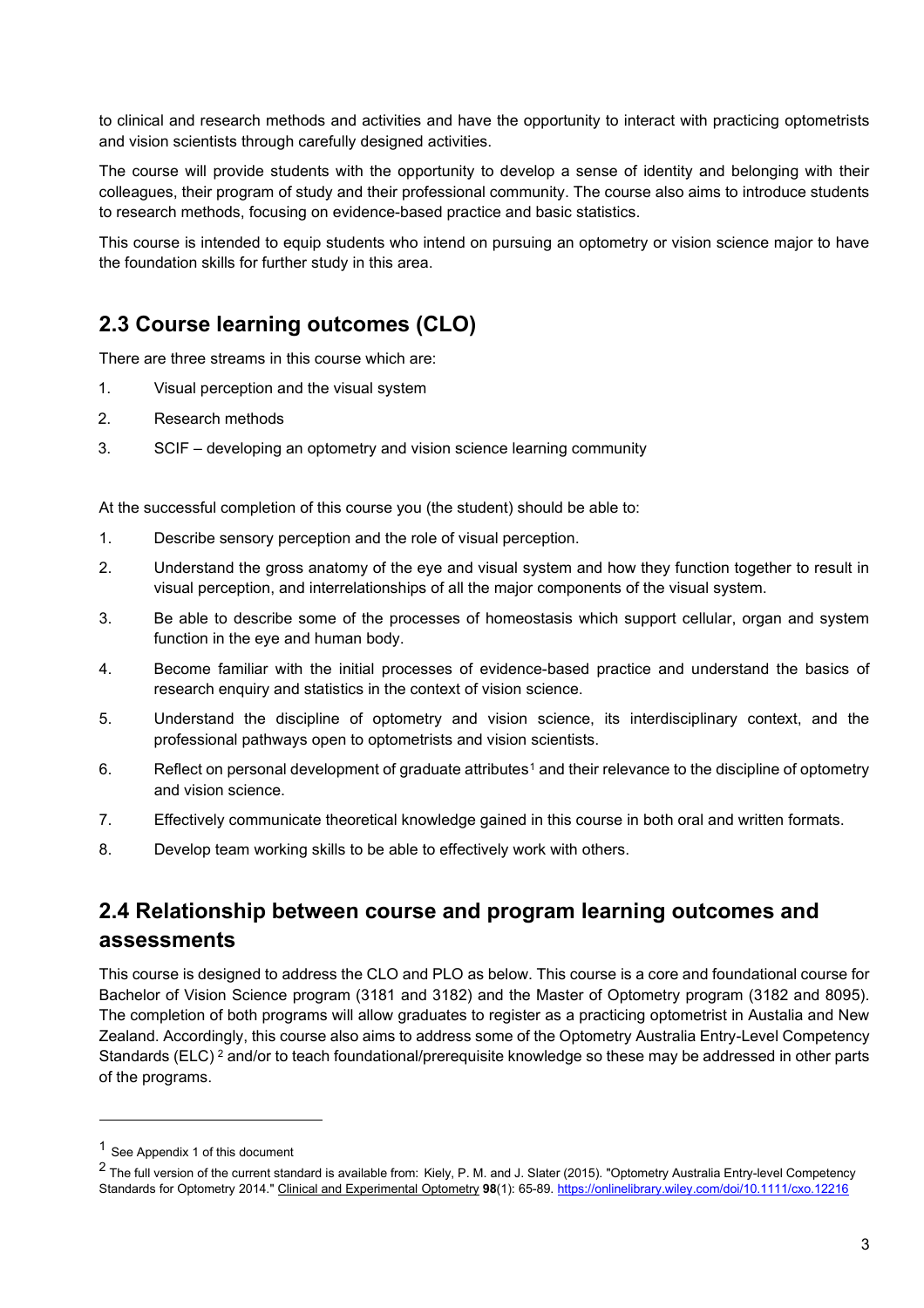| <b>Course</b><br>Learning<br><b>Outcome</b><br>(CLO) | <b>LO Statement</b>                                                                                                                                                                                                                                                | <b>Program Learning</b><br><b>Outcome (PLO)</b>                                   | <b>Related Tasks &amp;</b><br><b>Assessment</b>                                                                          |
|------------------------------------------------------|--------------------------------------------------------------------------------------------------------------------------------------------------------------------------------------------------------------------------------------------------------------------|-----------------------------------------------------------------------------------|--------------------------------------------------------------------------------------------------------------------------|
| CLO <sub>1</sub>                                     | Describe sensory perception and the role of<br>visual perception<br>(ELC: 3.1, 3.4, 3.5, 3.7, 4.5, 4.7, 4.8, 4.10,<br>4.14)                                                                                                                                        | PLO 3181 <sup>3</sup> :<br>1, 3, 4, 5, 7<br>PLO 3182 <sup>4</sup> :<br>1, 3, 5, 6 | Lectures<br><b>Tutorial/Practical classes</b><br><b>Moodle Quizzes</b><br>Mid-term & Final Exams                         |
| CLO <sub>2</sub>                                     | Understand the gross anatomy of the eye<br>and visual system and how they function<br>together to result in visual perception, and<br>interrelationships of all the major<br>components of the visual system<br>(ELC: 3.2, 3.3, 3.4, 3.5, 3.6, 4.5, 4.7)           | PLO 3181:<br>1, 3, 4, 5, 7<br>PLO 3182:<br>1, 3, 5, 6                             | Lectures<br><b>Tutorial/Practical classes</b><br>Moodle Quizzes<br>Mid-term & Final Exams                                |
| CLO <sub>3</sub>                                     | Be able to describe some of the processes<br>of homeostasis which support cellular, organ<br>and system function in the eye and human<br>body<br>(ELC: 3.1, 3.2, 3.3, 3.8, 4.7, 4.9)                                                                               | PLO 3181:<br>1, 3, 4, 5, 7<br>PLO 3182:<br>1, 3, 5, 6                             | Lectures<br><b>Moodle Quizzes</b><br>Mid-term & Final Exams                                                              |
| CLO <sub>4</sub>                                     | Become familiar with the initial processes of<br>evidence-based practice and understand the<br>basics of research enquiry and statistics in<br>the context of vision science<br>(ELC: 1.1, 1.2, 1.4, 1.8, 1.9, 1.10, 1.12, 2.1,<br>2.5, 4.4, 5.1                   | PLO 3181:<br>1, 2, 3, 4, 5, 7<br>PLO 3182:<br>1, 3, 6, 7                          | Lectures<br><b>Tutorial/Practical classes</b><br><b>Moodle Quizzes</b><br>e-Learning Portfolio<br>Mid-term & Final Exams |
| CLO <sub>5</sub>                                     | Understand the discipline of optometry and<br>vision science, its interdisciplinary context,<br>and the professional pathways open to<br>optometrists and vision scientists<br>(ELC: 1.1, 1.3, 1.4, 1.5, 1.6, 1.7, 1.8, 1.9,<br>1.10, 1.11, 1.12, 4.4, 4.11, 4.13, | PLO 3181:<br>1, 2, 3, 6<br>PLO 3182:<br>1, 4                                      | Lecture (Careers Panel)<br>e-Learning Portfolio                                                                          |
| CLO <sub>6</sub>                                     | Reflect on personal development of graduate   PLO 3181:<br>attributes and their relevance to the<br>discipline of optometry and vision science<br>(ELC: 1.1, 1.2, 1.3, 1.4, 1.5, 1.6, 1.8, 1.9,<br>1.12, 5.1, 5.2)                                                 | 1, 3, 4, 6, 7<br>PLO 3182:<br>1, 4, 6                                             | <b>Tutorial classes</b><br>e-Learning Portfolio                                                                          |
| CLO <sub>7</sub>                                     | Effectively communicate theoretical<br>knowledge gained in this course in both oral<br>and written formats<br>(ELC: 1.5, 1.6, 1.9, 1.10, 1.11, 2.1, 2.3, 4.4,<br>4.11, 4.13, 4.14, 5.1)                                                                            | PLO 3181:<br>1, 2, 5<br>PLO 3182:<br>1, 2, 3, 7                                   | e-Learning Portfolio                                                                                                     |
| CLO <sub>8</sub>                                     | Develop team working skills to be able to<br>effectively work with others<br>(ELC: 1.3, 1.4, 1.5, 1.6, 1.7, 1.9, 1.10, 1.11,<br>4.4, 4.11, 4.13)                                                                                                                   | PLO 3181:<br>1, 2, 5<br>PLO 3182:<br>1, 2, 3, 7                                   | <b>Tutorial/Practical classes</b><br>e-Learning Portfolio                                                                |

<span id="page-3-0"></span><sup>3</sup> <https://www.handbook.unsw.edu.au/undergraduate/programs/2022/3181>

<span id="page-3-1"></span><sup>4</sup> <https://www.handbook.unsw.edu.au/undergraduate/programs/2022/3182>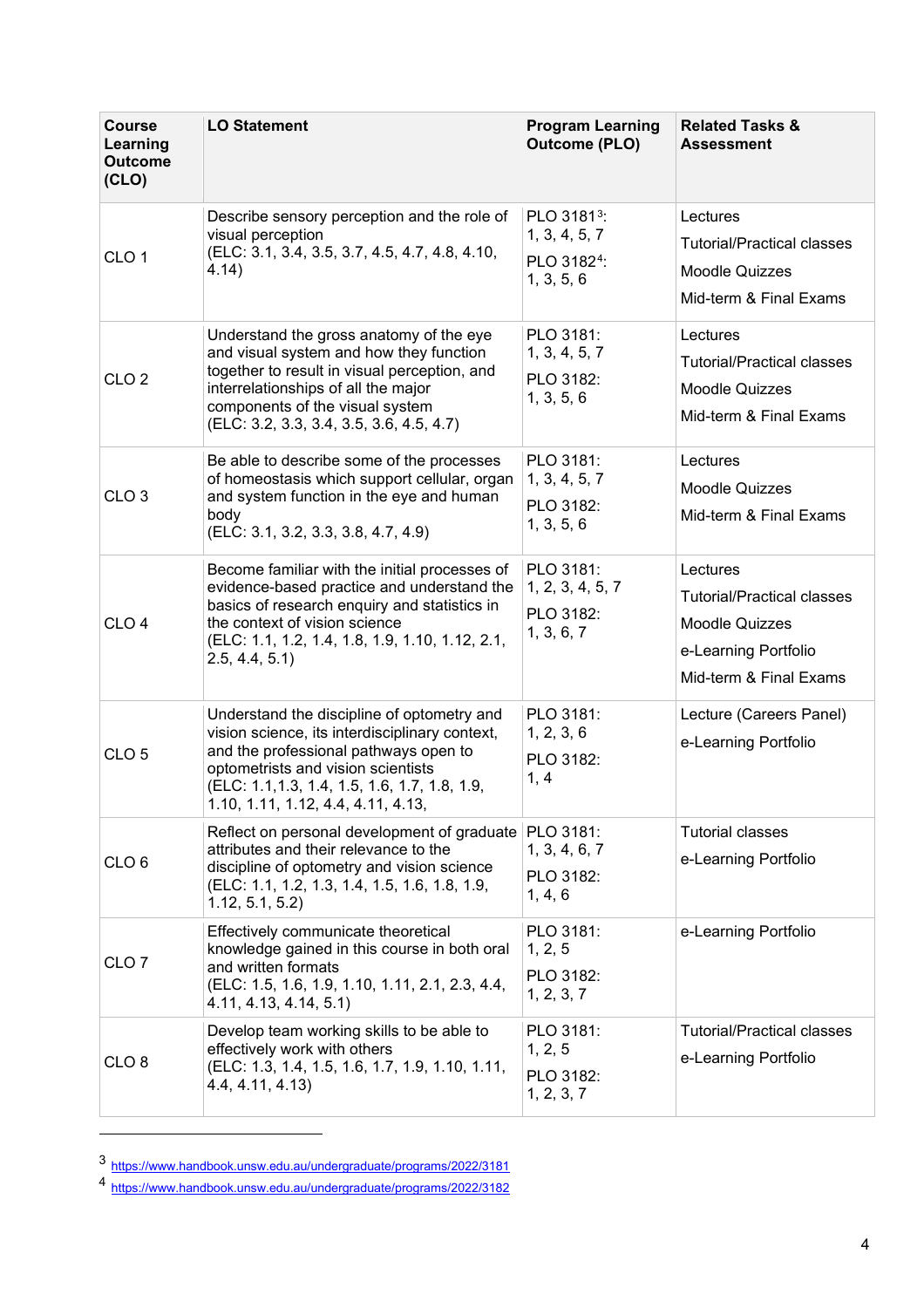### **3. Strategies and approaches to learning**

#### **3.1 Learning and teaching activities**

Various features in addition to lectures will be used to aid learning in this course:

Moodle self-test quizzes – the self-test quizzes are designed to give you feedback on your level of understanding throughout the term.

Practical and tutorial classes – These classes will support what is taught in lectures by allowing space and time for thinking, discussion and the opportunity you to perform tests and activities.

e-Learning Portfolio and activities - You will document your growing understanding of optometry and vision science, and your reflections of how your improved understanding assists you as a student, your developmental goals and how you see yourself in your future career. Major activities included in the e-learning portfolio assessment include interacting with students who are in the higher years of your course and practicing optometrists while visiting the UNSW Optometry clinic as a clinic patient, interacting with researchers in vision science by contributing to scientific knowledge by being a research participant and exploring self-management tools to help with study and career development. The group presentation component will require you to work with a group of people, with whom you are not necessarily familiar with, on a project in which you are able to tackle an important issue related to the optometry and vision science. You will be encouraged to express your answer creatively.

### **3.2 Expectations of students**

| <b>Expectations of</b> | Course Attendance:                                                                                                                                                                                                                                                                                                                                                                                                                                           |
|------------------------|--------------------------------------------------------------------------------------------------------------------------------------------------------------------------------------------------------------------------------------------------------------------------------------------------------------------------------------------------------------------------------------------------------------------------------------------------------------|
| <b>Students</b>        | Teaching for this course will be in both face-to-face and online formats and lecture<br>recordings will be made available online.                                                                                                                                                                                                                                                                                                                            |
|                        | The course also consists of online materials and assessment, which includes<br>pre- and post- lecture and tutorial/practical materials and the assessable Moodle<br>Quizzes. Students are expected to access the Moodle website regularly<br>throughout the term. We will also be trialling MS Teams as an easier way for<br>students to access important announcements.                                                                                     |
|                        | Some components of this course are compulsory, and you are expected to attend.<br>Attendance at compulsory course components will be monitored.                                                                                                                                                                                                                                                                                                              |
|                        | The compulsory course components, and the justification for their compulsory<br>nature, are as follows:                                                                                                                                                                                                                                                                                                                                                      |
|                        | The Careers Panel event in Week 7 is compulsory because of the special<br>٠<br>expertise of the presenters, which will provide information not accessible from<br>other sources. Students may also find the topic of this lecture to be helpful for<br>completing the reflective component of the e-Learning Portfolio.<br>The Group Presentations in Week 9 is compulsory to learn content from across<br>$\bullet$<br>the topics researched by each group. |
|                        | All practical/tutorial classes in this course must be attended because they act<br>$\bullet$<br>to reinforce theoretical components of the course, while teaching critical<br>practical clinical skills prior to use in the clinic in the final year of the program.                                                                                                                                                                                         |
|                        | For 2022, the tutorial classes from Weeks 1-4 will be online. We will be<br>trialling a new web-based platform to encourage participation and<br><i>interaction with your peers.</i> Attendance is compulsory and you will be<br>expected to turn on your cameras and mics and have full participation                                                                                                                                                       |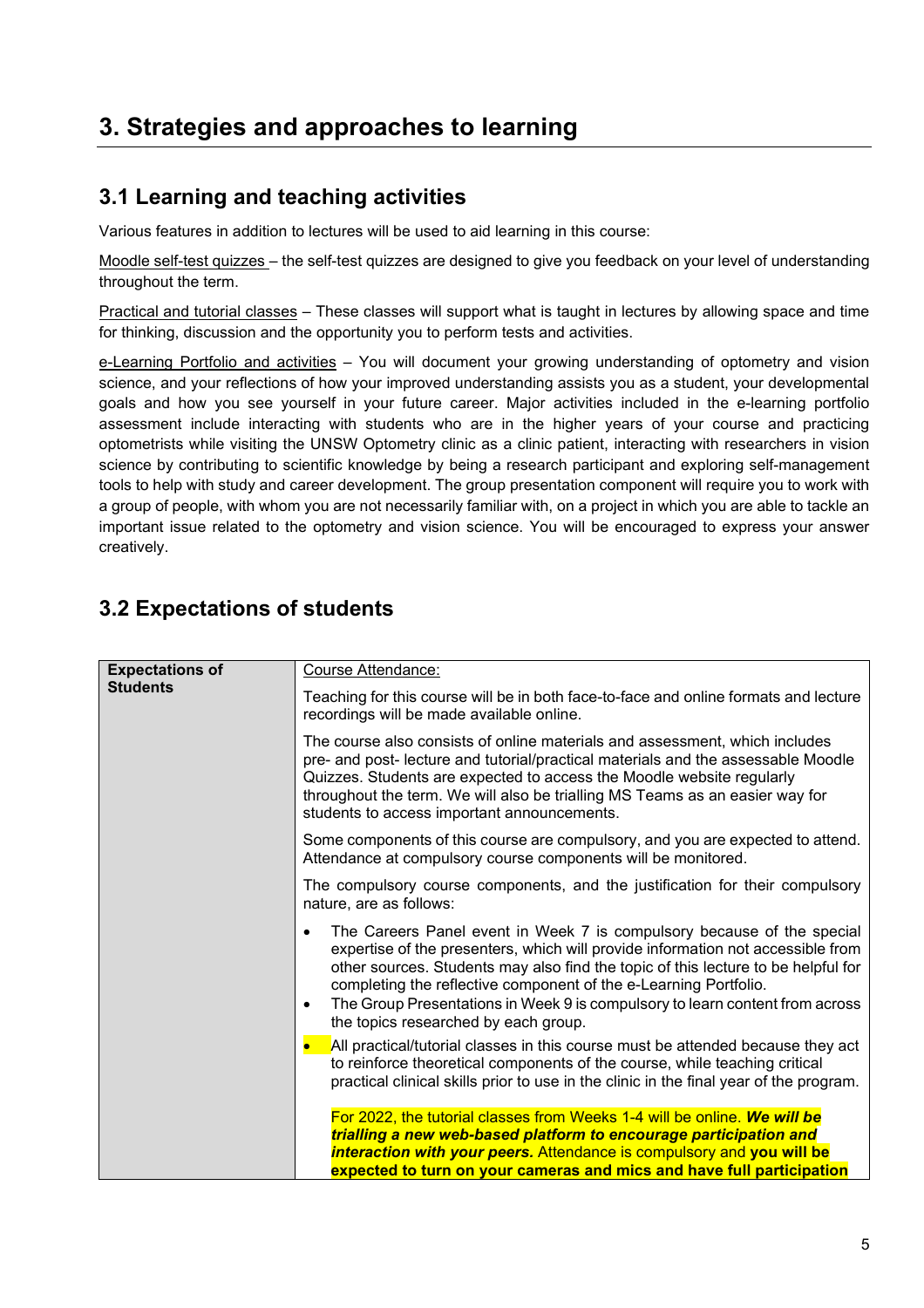|           | during this class. Please ensure that you meet this requirement.                                                                                                                                                                                                                                                                                                                                                                                                                                                                                       |
|-----------|--------------------------------------------------------------------------------------------------------------------------------------------------------------------------------------------------------------------------------------------------------------------------------------------------------------------------------------------------------------------------------------------------------------------------------------------------------------------------------------------------------------------------------------------------------|
|           | If you cannot attend in person one or more practical classes for any health<br>reason (including any signs of illness personally or by family members), or<br>you decide not to attend, please email the Course Convenor on ASAP.                                                                                                                                                                                                                                                                                                                      |
| $\bullet$ | An 'On Country' Experience is in the development stages for all first-year<br>students. More information to follow will be given in lectures and<br>announcements, but we are planning to offer some dates during week 6.                                                                                                                                                                                                                                                                                                                              |
| $\bullet$ | COVID safe procedures have been adopted for all face-to-face practicals.<br>Hygiene control is paramount in a clinical environment to reduce the spread of<br>contagious pathogens. Enhanced hygiene measures are now required to<br>reduce the risk of COVID infection. This includes more frequent hand-washing<br>and hand disinfection, disinfection of work spaces before and after each<br>practical session, appropriate social-distancing, and the use of masks. All<br>students will be required to comply with all protocols and procedures. |
|           | A student's combined attendance rate must be at least 80% for these<br>components. Failure to attend the required number of classes without applying<br>for special consideration may result in deductions of course marks and/or<br>course failure.                                                                                                                                                                                                                                                                                                   |
|           | Flexibility week will run during Week 6. The purpose of Flexibility week is to provide<br>you with a break to allow you to catch up, and to enable other non-compulsory<br>enrichment activities. Lectures or tutorials/practical classes will not be scheduled<br>during Week 6. Note that there may be opportunities in this week to accept the 'On<br>Country' Experience if it is held.                                                                                                                                                            |
|           | Communications:                                                                                                                                                                                                                                                                                                                                                                                                                                                                                                                                        |
|           | The primary and official mode of communication between the student and the<br>School is the UNSW Zmail (see "Email" section below for more detail) and the<br>Announcement Forum in Moodle. It is the responsibility of the students to check<br>on these regularly.                                                                                                                                                                                                                                                                                   |
|           | To facilitate course and learning related student-student and student-instructor<br>communication, a separate Q&A Forum is also available on Moodle. Please note<br>that this forum is to be used for discussion on course related educational materials<br>and topics only. Please refer to and observe the Forum Use Guidelines & Rules<br>on the Forum as well as relevant UNSW policies and governance <sup>5</sup> before using<br>the forum.                                                                                                     |
| Email:    |                                                                                                                                                                                                                                                                                                                                                                                                                                                                                                                                                        |
|           | The University uses email as an official form of communication for students. All<br>UNSW students have their own email account. The School of Optometry and<br>Vision Science will also make use of this form of communication.                                                                                                                                                                                                                                                                                                                        |
|           | It is extremely important that you know how to use your Zmail and ensure that you<br>check it regularly. You are advised to link your official UNSW email address to<br>your habitual email address (e.g. hotmail). You will miss out on vital information<br>from the School and University if you do not check your Zmail.                                                                                                                                                                                                                           |
|           | For more information or if you are having connection or access problems, see:                                                                                                                                                                                                                                                                                                                                                                                                                                                                          |
|           |                                                                                                                                                                                                                                                                                                                                                                                                                                                                                                                                                        |

<span id="page-5-0"></span><sup>5&</sup>lt;br>Responsible use of UNSW ICT Resource Policy: <u>https://www.gs.unsw.edu.au/policy/documents/ictpolicy.pdf</u> UNSW Student Code Policy[: https://www.gs.unsw.edu.au/policy/documents/studentcodepolicy.pdf](https://www.gs.unsw.edu.au/policy/documents/studentcodepolicy.pdf)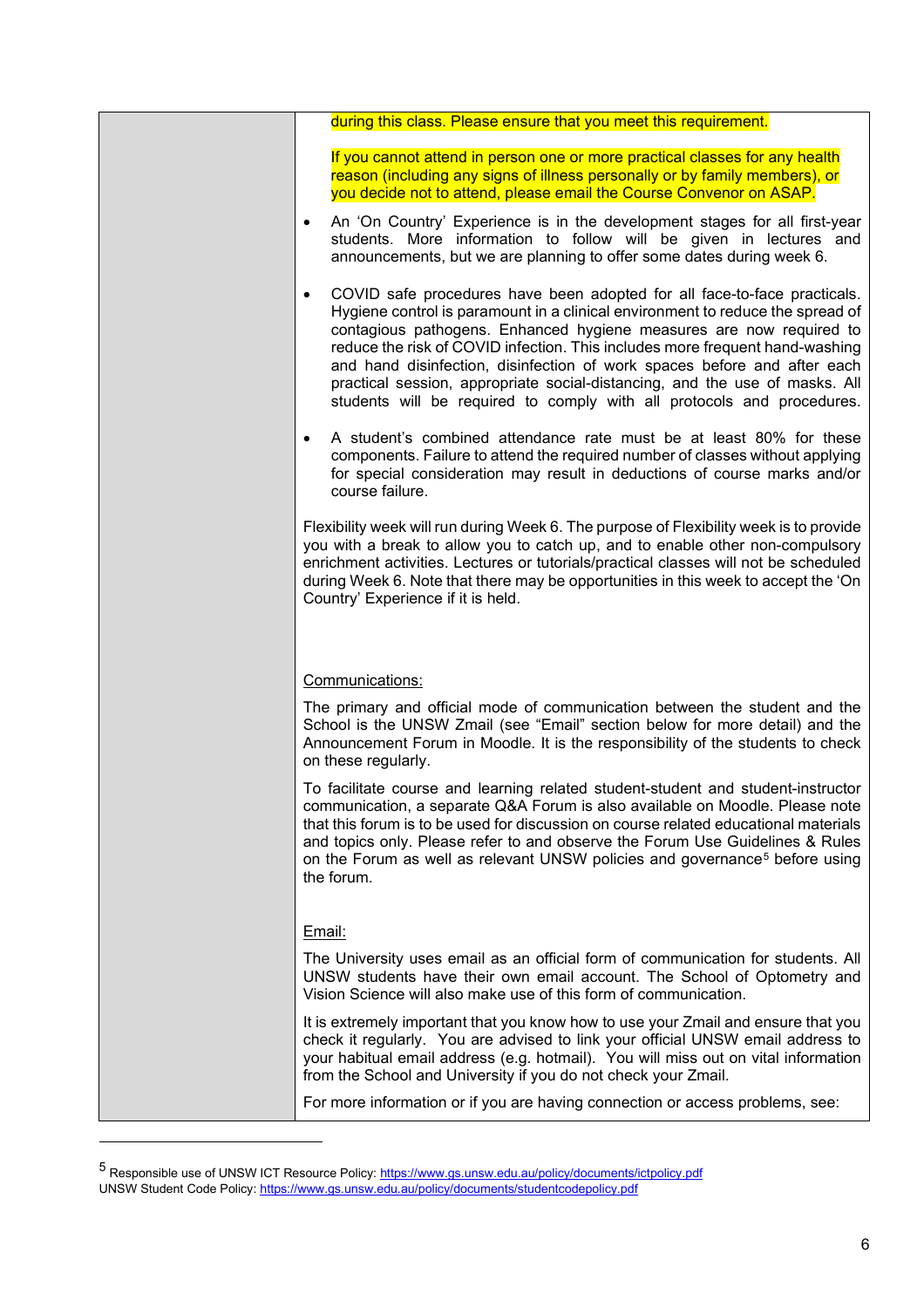| <b>IT Service Centre</b>                            |
|-----------------------------------------------------|
| https://www.myit.unsw.edu.au/                       |
| Telephone: 02 9385 1333                             |
| Contact Us: https://www.myit.unsw.edu.au/contact-us |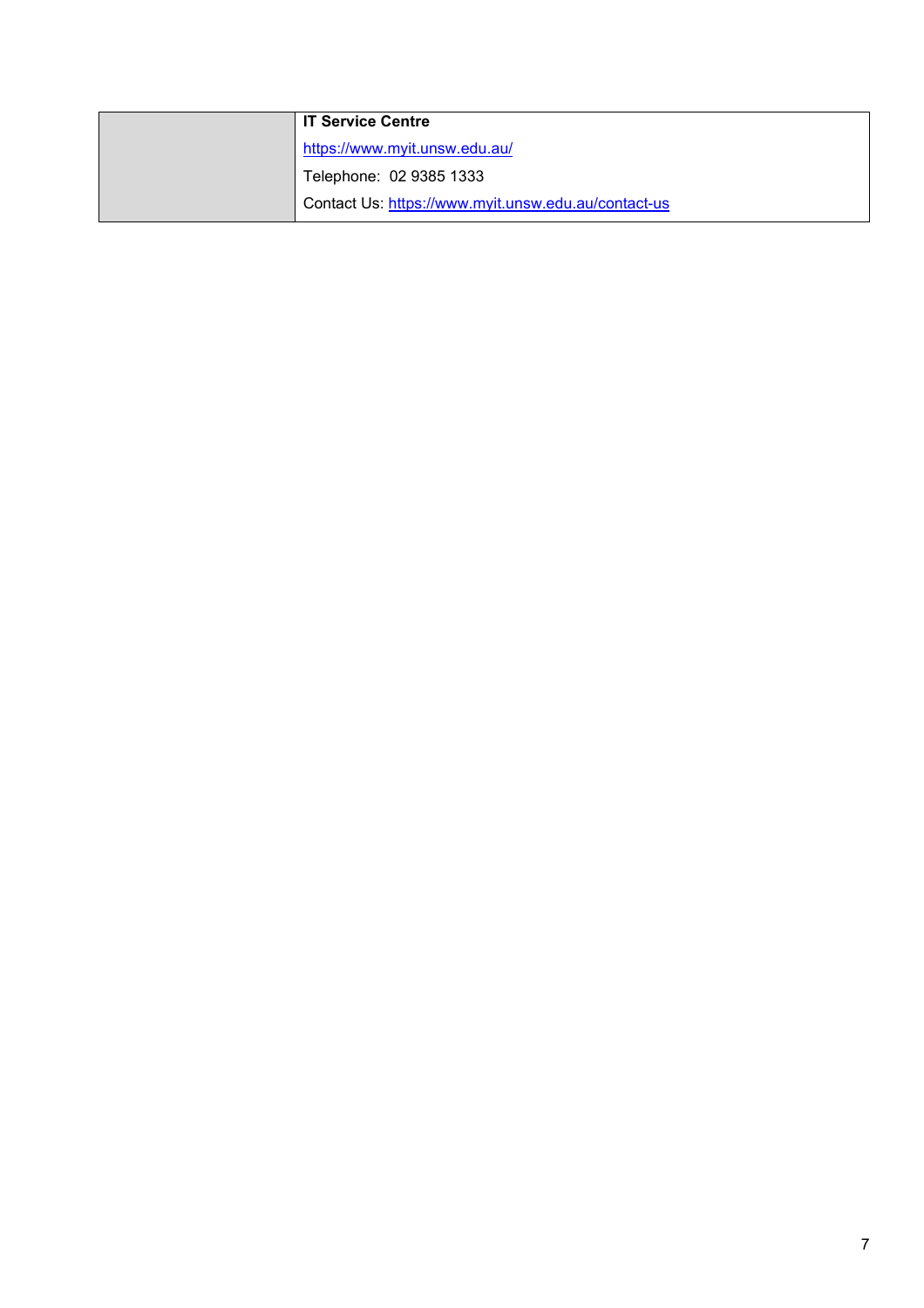

### **4. Course schedule and structure**

| <b>Week</b>                                                     | <b>Special Timeslot</b><br>(Monday 9-10am)<br><b>Online lecture - live</b><br><b>BB Collaborate</b> | Lecture 1<br>(Monday 10-11am)<br><b>Online lecture - live</b><br><b>BB Collaborate</b> | Lecture 2<br>Monday 11-12pm<br><b>Online lecture - live</b><br><b>Zoom for JK Lecs</b> | <b>Pre-Recorded Lectures -</b><br><b>Compulsory Viewing</b> | Tutorial / Prac 1 hr<br>W 1-5 Online<br>W 7-10 Pre-Clinic<br>Laboratory (in person) | <b>Assignment and</b><br><b>Submission dates</b> | <b>CLO</b>    |
|-----------------------------------------------------------------|-----------------------------------------------------------------------------------------------------|----------------------------------------------------------------------------------------|----------------------------------------------------------------------------------------|-------------------------------------------------------------|-------------------------------------------------------------------------------------|--------------------------------------------------|---------------|
| Week 1<br><b>Starting Mon</b><br>$14th$ Feb                     | Course Introduction (VH)<br>Evidence-Based Practice (VH)                                            |                                                                                        | The problem of<br>perception (JK)                                                      |                                                             | EBP                                                                                 | e-Portfolio released                             | 1, 2, 4, 8    |
| Week 2<br><b>Starting Mon</b><br>$21^{st}$ Feb                  |                                                                                                     | EBP (VH)                                                                               | Overview of visual<br>pathways and<br>processes (JK)                                   |                                                             | <b>EBP</b>                                                                          | Moodle Quiz                                      | 1, 2, 4, 8    |
| $\overline{\text{Week}}$ 3<br><b>Starting Mon</b><br>$28th$ Feb |                                                                                                     | EBP / Statistics (VH)                                                                  | Eye movement and<br>perception of form and<br>motion $(JK)$                            |                                                             | Ethics                                                                              |                                                  | 1, 2, 4, 8    |
| Week 4<br><b>Starting Mon</b><br>$7th$ Mar                      |                                                                                                     | Statistics (VH)                                                                        | Multisensory<br>integration $(JK)$                                                     |                                                             | <b>Statistics</b>                                                                   | Moodle Quiz                                      | 1, 2, 4, 8    |
| Week 5<br><b>Starting Mon</b><br>14 <sup>th</sup> Mar           | VH available for<br>technical support                                                               | Mid-term 1 Exam                                                                        |                                                                                        | Cultural Competency in<br>health care (DLH)                 | Eye Structures Self-<br>Module# / Project                                           |                                                  | 1, 2, 4, 5, 8 |
| Week 6<br><b>Starting Mon</b><br>21st Mar                       | Flexibility Week ('On-Country' Experience - dates and information to follow)                        |                                                                                        |                                                                                        |                                                             |                                                                                     |                                                  |               |
| Week 7<br><b>Starting Mon</b><br>28 <sup>th</sup> Mar           | Careers Panel* - Compulsory Attendance - more information to follow                                 |                                                                                        | Cells to systems / Anterior<br>eye (VH/PK)                                             | Intro to Slit-lamp /<br><b>Anterior Eye</b>                 |                                                                                     | 2, 3, 5, 6, 8                                    |               |
| Week 8<br><b>Starting Mon</b><br>$4th$ Apr                      |                                                                                                     | Q&A / Mid-term review                                                                  |                                                                                        | Anterior eye / Posterior<br>eye (VH/PK)                     | <b>Anterior Eye</b>                                                                 | <b>Assignment Part B</b>                         | 2, 3, 5, 6, 8 |
| Week 9<br><b>Starting Mon</b><br>$11^{th}$ Apr                  | Group Presentations* - Compulsory Attendance (Assignment Part B)                                    |                                                                                        | Light and dark adaptation,<br>VA, refractive error &<br>accommodation (VH/PK)          | Measuring Vision /<br><b>Colour Vision</b>                  | Moodle Quiz<br>Assignment Part A & C                                                | 1, 2, 5, 6, 7,<br>8                              |               |
| Week 10<br><b>Starting Mon</b><br>18 <sup>th</sup> Apr          | <b>Public Holiday Moonday</b>                                                                       |                                                                                        |                                                                                        | Measuring Vision /<br><b>Colour Vision</b>                  |                                                                                     | 1, 2, 6, 8                                       |               |

Some of this information is available on the *Online Handbook<sup>1</sup> and the UNSW Timetable*<sup>2</sup>.

*\* Denotes classes which attendance are compulsory (all tutorial/practical classes, and Week 7 and 10 lectures)* || *# Denotes self-structured module in Week 5* Lecturers: VH (Vanessa Honson), JK: (Dr Juno Kim), DLH (Dr Donna La Hood), PK (Pauline Kang, pre-recorded)

1 UNSW Virtual Handbook[: http://www.handbook.unsw.edu.au](https://www.handbook.unsw.edu.au/)

2 UNSW Timetable[: http://www.timetable.unsw.edu.au/](http://www.timetable.unsw.edu.au/)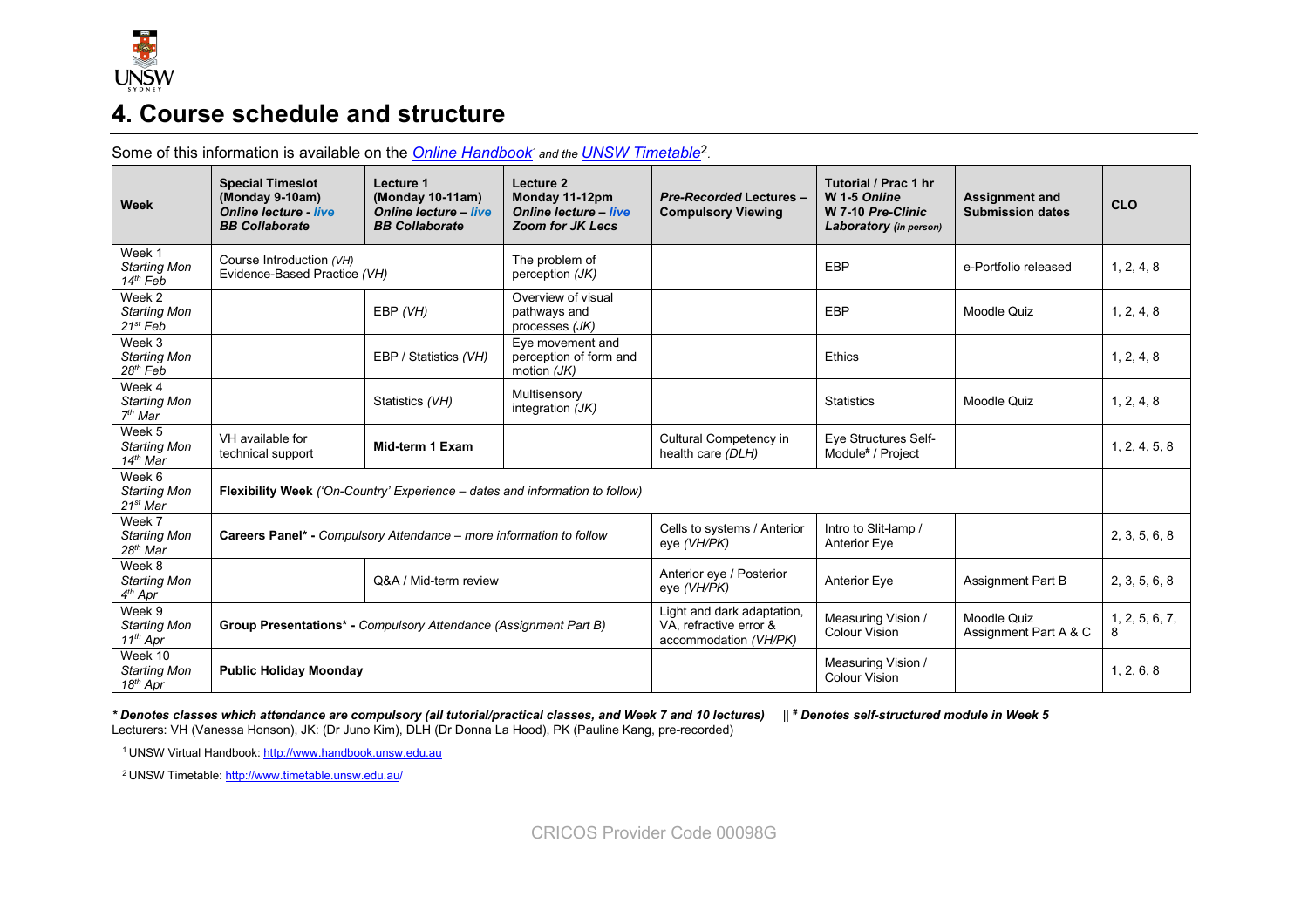

### **5. Assessment**

#### **5.1 Assessment tasks**

| <b>Task</b>                                          | Length                                                                                                                                                   | Weight     | <b>Due Date</b>                                                 |
|------------------------------------------------------|----------------------------------------------------------------------------------------------------------------------------------------------------------|------------|-----------------------------------------------------------------|
| Assessment 1:<br>Moodle Self-<br><b>Test Quizzes</b> | There are three online Moodle quizzes<br>scheduled to be released on Monday 9am<br>of Weeks 2, 4 and 9. Each quiz will take<br>approximately 30 minutes. | 10%        | Each quiz will close on Sunday<br>midnight of Weeks 2, 4 and 9. |
| Assessment 2:                                        | The e-Learning portfolio will be released                                                                                                                | 30%        | Part A: W9, Fri 15th April 5pm                                  |
| e-Learning<br>Portfolio                              | by Friday 18th February.                                                                                                                                 |            | Part B: W8, Fri 8th Apr 11.59pm                                 |
|                                                      |                                                                                                                                                          |            | Part C: W9, Fri 15th April 5pm                                  |
| Assessment 3:<br>Mid-term exam                       | A MCQ and short-answer question format<br>mid-session exam will be held on Monday<br>14 <sup>th</sup> March (Week 5)                                     | <b>20%</b> | Week 5<br>Monday 14th March 10am                                |
| Assessment 4:<br>Final exam                          | A MCQ and short/long answer format final<br>exam delivered through Moodle will be<br>scheduled during examination week                                   | 40%        | <b>Exam period</b>                                              |

#### **Further information**

UNSW grading system[: student.unsw.edu.au/grades](https://student.unsw.edu.au/grades)

UNSW assessment policy[: Assessment Policy](https://www.gs.unsw.edu.au/policy/documents/assessmentpolicy.pdf)

UNSW assessment information[: student.unsw.edu.au/assessment](https://student.unsw.edu.au/assessment)

### **5.2 Assessment criteria and standards**

| <b>Assessment Task</b>   | <b>Assessment Criteria</b>                                                                                                                                                                                                                                                                    |
|--------------------------|-----------------------------------------------------------------------------------------------------------------------------------------------------------------------------------------------------------------------------------------------------------------------------------------------|
| Moodle Self-Test Quizzes | Knowledge & abilities assessed: Each quiz covers materials taught in the previous<br>weeks to provide regular feedback on level of understanding of course materials.                                                                                                                         |
|                          | Assessment criteria: Accuracy of answers, highest grade from unlimited attempts.                                                                                                                                                                                                              |
| e-Learning Portfolio     | Knowledge & abilities assessed: Completion of activities, and reflection of how<br>each of the activities contributed to personal growth in understanding of the<br>discipline of optometry and vision science, and the professional context in which it<br>is practiced. Activities include: |
|                          | Being a UNSW Optometry Clinic patient                                                                                                                                                                                                                                                         |
|                          | Participation in vision science research<br>2.                                                                                                                                                                                                                                                |
|                          | 3.<br>Group presentation                                                                                                                                                                                                                                                                      |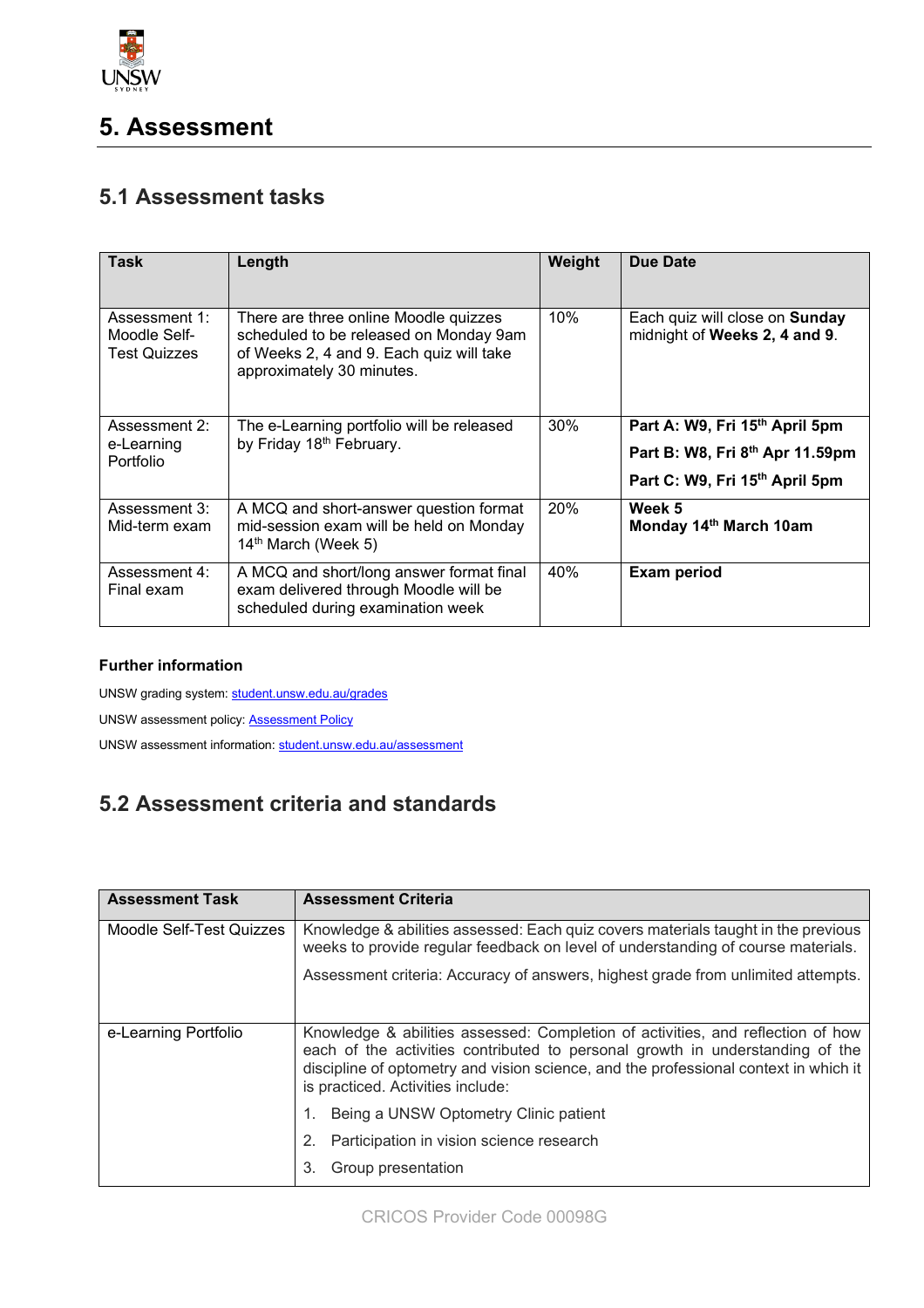|               | 4. Participation in self-management activities                                                                                                                                                                                                                                                                                                                                                                                                   |  |  |
|---------------|--------------------------------------------------------------------------------------------------------------------------------------------------------------------------------------------------------------------------------------------------------------------------------------------------------------------------------------------------------------------------------------------------------------------------------------------------|--|--|
|               |                                                                                                                                                                                                                                                                                                                                                                                                                                                  |  |  |
|               |                                                                                                                                                                                                                                                                                                                                                                                                                                                  |  |  |
|               | The group presentation will assess the following:                                                                                                                                                                                                                                                                                                                                                                                                |  |  |
|               | Group work communication, collaboration, teamwork skills<br>1.                                                                                                                                                                                                                                                                                                                                                                                   |  |  |
|               | 2. Presentation skills                                                                                                                                                                                                                                                                                                                                                                                                                           |  |  |
|               | 3. Ability to conduct research and analytical thinking                                                                                                                                                                                                                                                                                                                                                                                           |  |  |
|               | Detailed assessment instruction and the grading rubric will be released on Moodle<br>in Week 1.                                                                                                                                                                                                                                                                                                                                                  |  |  |
|               | Assessment criteria:                                                                                                                                                                                                                                                                                                                                                                                                                             |  |  |
|               | 1. Ability to assemble a document which demonstrates satisfactory participation<br>in the stipulated activities, and reflection of how each of the activities<br>contributed to personal growth in understanding of one or more of the<br>following: the ethical practice of your future profession, the scope and skill set<br>required in the practice of optometry and vision science, the development of<br><b>UNSW Graduate Attributes.</b> |  |  |
|               | 2. Ability to generate literature search, analyse quality of evidence in relation to<br>a topic which relates to the profession of vision science and optometry and<br>demonstrate collaboration and participation in group work presentation.                                                                                                                                                                                                   |  |  |
|               | 3. Reflection on the self-management activities                                                                                                                                                                                                                                                                                                                                                                                                  |  |  |
|               |                                                                                                                                                                                                                                                                                                                                                                                                                                                  |  |  |
| Mid-term exam | Knowledge & abilities assessed: Understanding of all material taught from Weeks<br>1-4 inclusive.                                                                                                                                                                                                                                                                                                                                                |  |  |
|               | Assessment criteria: Accuracy of answers.                                                                                                                                                                                                                                                                                                                                                                                                        |  |  |
|               |                                                                                                                                                                                                                                                                                                                                                                                                                                                  |  |  |
| Final exam    | Knowledge & abilities assessed: Understanding of all material taught Weeks 1-10<br>inclusive, excluding group presentation, career panel session and self-<br>management activities.                                                                                                                                                                                                                                                             |  |  |
|               | Assessment criteria: Accuracy of answers.                                                                                                                                                                                                                                                                                                                                                                                                        |  |  |
|               |                                                                                                                                                                                                                                                                                                                                                                                                                                                  |  |  |

### **5.3 Submission of assessment tasks**

|                    | Assignments should be submitted via Moodle (electronic submission).                                                                                                                                                                                                                          |
|--------------------|----------------------------------------------------------------------------------------------------------------------------------------------------------------------------------------------------------------------------------------------------------------------------------------------|
|                    | This includes completed laboratory reports and logs which should be<br>scanned/photographed and submitted via Moodle.                                                                                                                                                                        |
| <b>Assignment</b>  | If your assignment requires submission of a pair of glasses/contact lenses, these<br>may be submitted via the Assignment submission box at the Student Enquiry<br>office (North Wing, Rupert Myers Building, Room 3.003), however the<br>accompanying report should be submitted via Moodle. |
| <b>Submissions</b> | Marked assignments can be collected from the:                                                                                                                                                                                                                                                |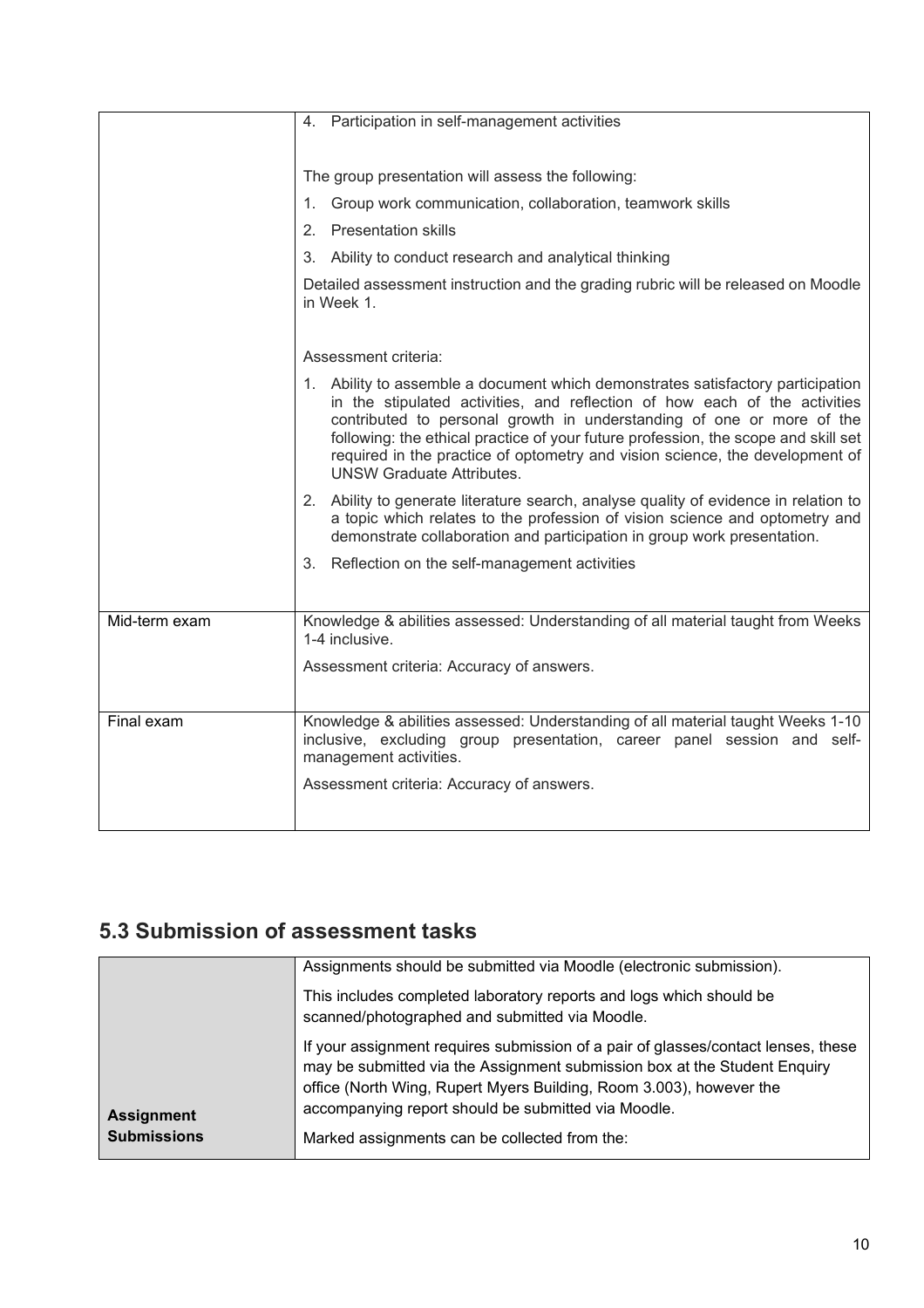| • School Enquiry office during counter opening hours.<br>You must show a valid student card to do this.                                                                                                                                                                                                                |
|------------------------------------------------------------------------------------------------------------------------------------------------------------------------------------------------------------------------------------------------------------------------------------------------------------------------|
| The School Policy on Submission of Assignments (including penalties for late<br>assignments) and the Assignment Attachment Sheet are available from the<br>School office (RMB3.003) and the School website at:<br>https://www.optometry.unsw.edu.au/study/undergraduate-degrees/important-<br>information-and-policies |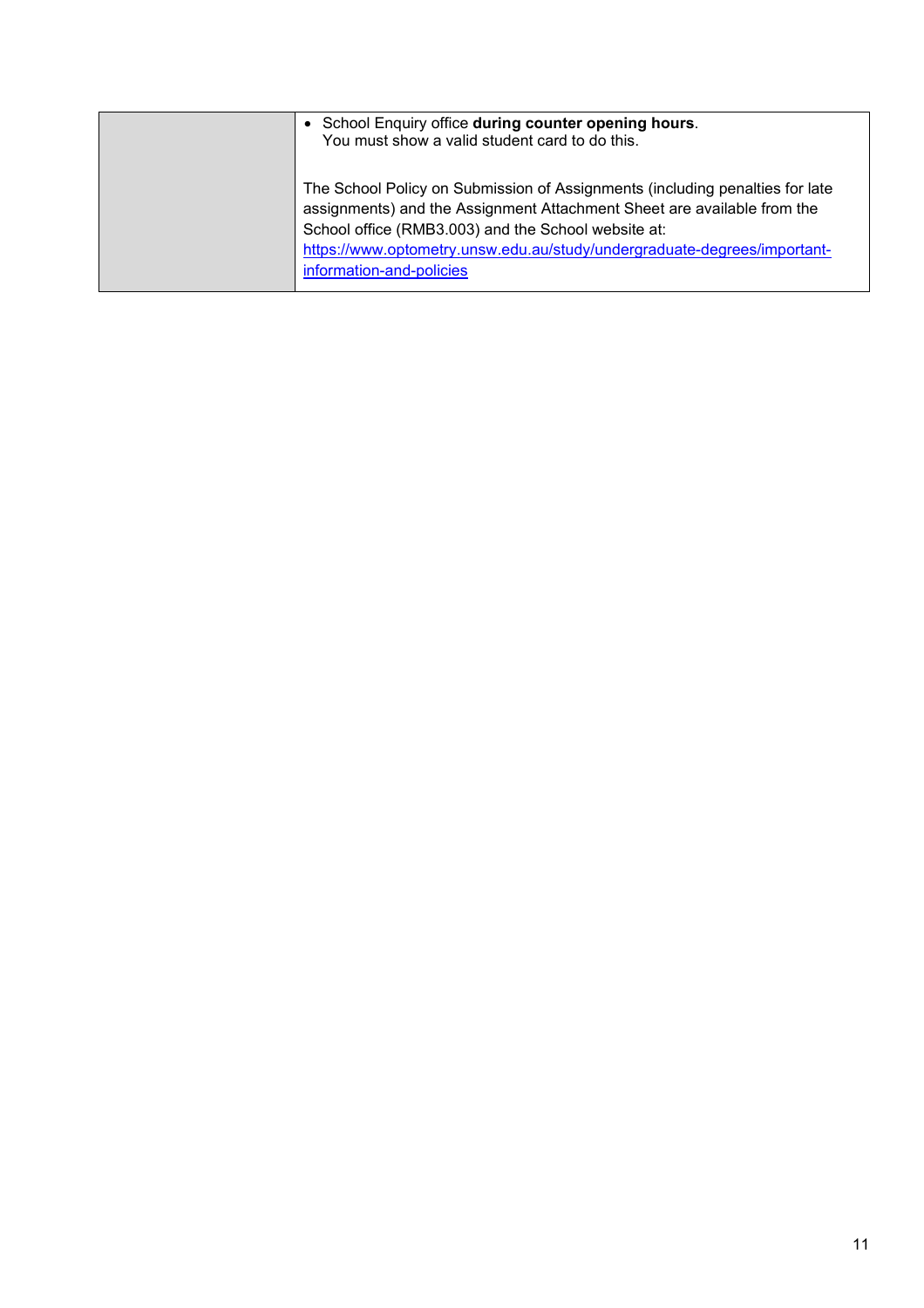|                                               | SCHOOL OF OPTOMETRY AND VISION SCIENCE, UNSW                                                                                                                                                                                                                                                                                                                                                                                                                                                                                                                                                                                                                                                                                                                          |
|-----------------------------------------------|-----------------------------------------------------------------------------------------------------------------------------------------------------------------------------------------------------------------------------------------------------------------------------------------------------------------------------------------------------------------------------------------------------------------------------------------------------------------------------------------------------------------------------------------------------------------------------------------------------------------------------------------------------------------------------------------------------------------------------------------------------------------------|
| <b>Assessment</b>                             |                                                                                                                                                                                                                                                                                                                                                                                                                                                                                                                                                                                                                                                                                                                                                                       |
| <b>Procedures</b>                             | SUPPLEMENTARY EXAMINATION INFORMATION, 2022                                                                                                                                                                                                                                                                                                                                                                                                                                                                                                                                                                                                                                                                                                                           |
|                                               |                                                                                                                                                                                                                                                                                                                                                                                                                                                                                                                                                                                                                                                                                                                                                                       |
| <b>UNSW Assessment</b><br>Policy <sup>1</sup> | <b>SPECIAL CONSIDERATION</b><br>On some occasions, sickness, misadventure or other circumstances beyond your<br>control may prevent you from completing a course requirement, such as attending a                                                                                                                                                                                                                                                                                                                                                                                                                                                                                                                                                                     |
|                                               | formal end of semester examination. In these cases you may apply for Special<br>Consideration. UNSW operates under a Fit to Sit/ Submit rule for all<br>assessments. If a student wishes to submit an application for special<br>consideration for an exam or assessment, the application must be submitted<br>prior to the start of the exam or before an assessment is submitted. If a student<br>sits the exam/ submits an assignment, they are declaring themselves well<br>enough to do so. The application must be made via Online Services in myUNSW.<br>Log into myUNSW and go to My Student Profile tab > My Student Services > Online<br>Services > Special Consideration and attach student's supporting documentation<br>(such as a medical certificate). |
|                                               | <b>CHRONIC ISSUES AND PRE-EXISTING CONDITIONS</b>                                                                                                                                                                                                                                                                                                                                                                                                                                                                                                                                                                                                                                                                                                                     |
|                                               | If you have chronic issues and pre-existing conditions, we recommend you apply for<br>Educational adjustments for disability support through Disability Services.<br>Register for Equitable Learning Support (formerly Disability Support Services) at<br>https://student.unsw.edu.au/els/register                                                                                                                                                                                                                                                                                                                                                                                                                                                                    |
|                                               | Absence from a final examination is a serious matter, normally resulting in a Fail (FL)<br>grade. If you are medically unfit to attend an examination, YOU MUST CONTACT<br>THE SCHOOL DIRECTLY ON THE DAY OF THE EXAMINATION TO ADVISE OF<br><b>THIS</b> (telephone 02 9385 4639,<br>email: optometry@unsw.edu.au). You must also submit a Request for Special<br>Consideration application as detailed on the UNSW website:<br>https://student.unsw.edu.au/special-consideration                                                                                                                                                                                                                                                                                     |
|                                               | It is the responsibility of the student to consult the web site or noticeboard to<br>ascertain whether they have supplementary examinations. This information WILL<br>NOT be conveyed in ANY other manner. Interstate, overseas or any other absence<br>cannot be used as an excuse.                                                                                                                                                                                                                                                                                                                                                                                                                                                                                  |
|                                               | This<br>information<br>will<br>be<br>available<br>on the School<br>web<br>site<br>at<br>https://www.optometry.unsw.edu.au/ (do not confuse the School website with the<br>myUNSW website) and posted on the notice board on Level 3. This information will be<br>available as soon as possible after the School Examination Committee meeting.                                                                                                                                                                                                                                                                                                                                                                                                                        |
|                                               | <b>SUPPLEMENTARY EXAMINATIONS FOR 2022 WILL BE HELD AS FOLLOWS:</b><br><b>FOR TERM 1:</b><br>STAGE 1-4* COURSES: WEDNESDAY, 18 MAY 2022 - FRIDAY, 20<br>$\bullet$<br><b>MAY 2022</b><br>THERE WILL BE NO SUPPLEMENTARY EXAMINATIONS FOR<br>$\bullet$<br><b>STAGE 5 STUDENTS IN TERM 12022</b>                                                                                                                                                                                                                                                                                                                                                                                                                                                                         |
|                                               | <b>FOR TERM 2:</b><br>STAGE 1-4 COURSES: WEDNESDAY, 31 AUGUST 2022 - FRIDAY,<br>2 SEPTEMBER 2022<br>THERE WILL BE NO SUPPLEMENTARY EXAMINATIONS FOR<br><b>STAGE 5 STUDENTS IN TERM 22022</b>                                                                                                                                                                                                                                                                                                                                                                                                                                                                                                                                                                          |
|                                               | <b>FOR TERM 3:</b><br>STAGE 5 COURSES ONLY: DURING THE WEEK OF MONDAY, 12<br>DECEMBER 2022 - FRIDAY, 16 DECEMBER 2022                                                                                                                                                                                                                                                                                                                                                                                                                                                                                                                                                                                                                                                 |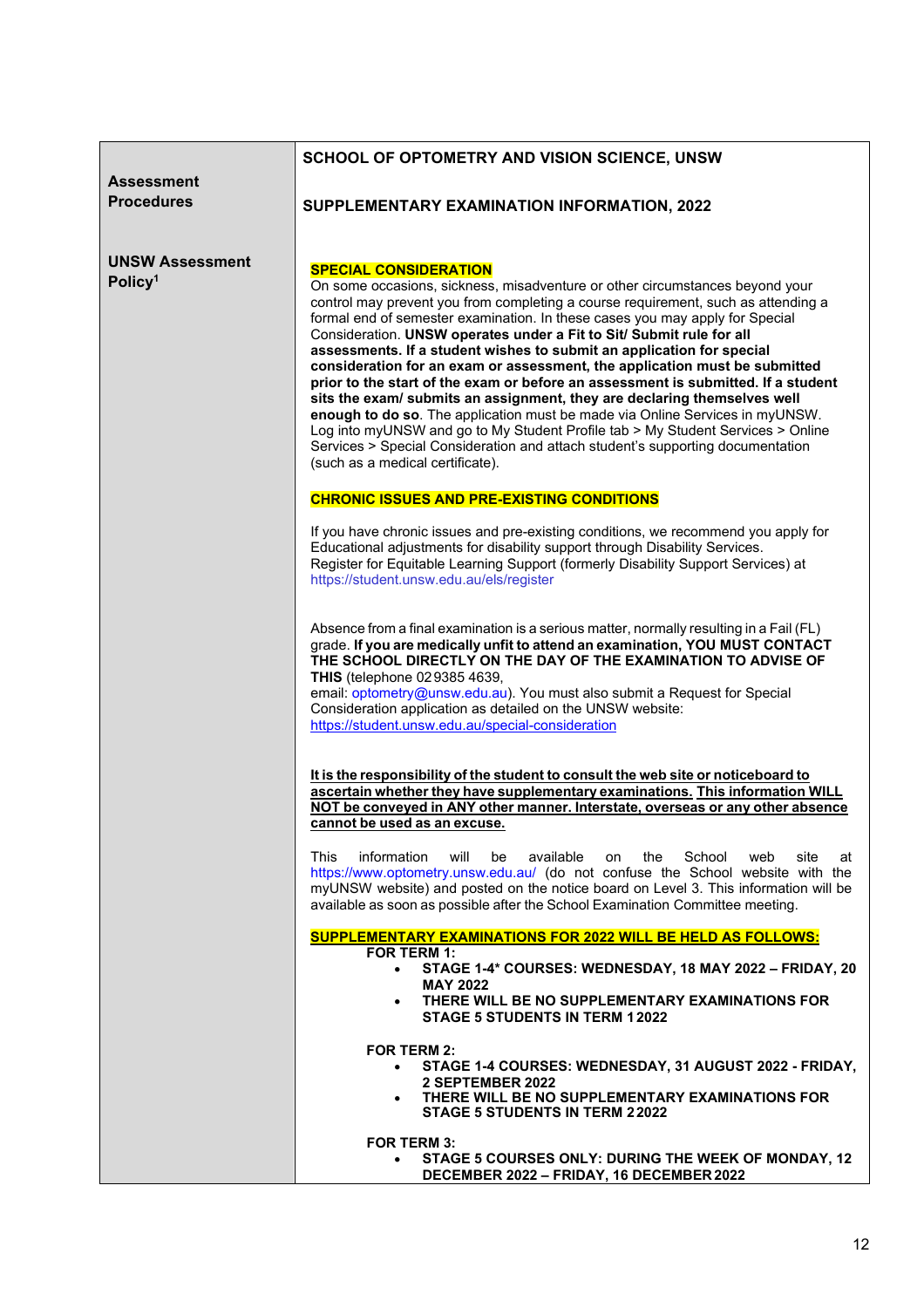|                            | STAGE 1-4* COURSES: WEDNESDAY, 14 DECEMBER 2022 -<br>FRIDAY, 16 DECEMBER 2022                                                                                                                                                                                                                                                                                                                                                                                                                                    |
|----------------------------|------------------------------------------------------------------------------------------------------------------------------------------------------------------------------------------------------------------------------------------------------------------------------------------------------------------------------------------------------------------------------------------------------------------------------------------------------------------------------------------------------------------|
|                            | Supplementary examinations will be held at the scheduled time only. If students who are<br>granted supplementary examinations do not attend, a failure will be recorded for that<br>course. Students should not make travel arrangements, or any other commitments,<br>before establishing whether or not they have supplementary examinations.<br>Ignorance of these procedures, interstate, overseas or any other absence will not<br>be accepted as an excuse. But usual Special Consideration still applies. |
|                            | If additional assessment is not scheduled, this does NOT indicate whether or not a<br>student has passed or failed the course. Results will be received in the usual way. Please<br>do not contact the School in this regard.                                                                                                                                                                                                                                                                                    |
|                            | Please note the above applies to OPTM and VISN courses only. Any information on<br>supplementary examinations for servicing courses (e.g. CHEM****) is the responsibility<br>of the School conducting the course.                                                                                                                                                                                                                                                                                                |
|                            | * Stage 4 includes courses in the first year of the MClinOptom program.                                                                                                                                                                                                                                                                                                                                                                                                                                          |
|                            | School of Optometry and Vision Science, UNSW, 23 November 2021                                                                                                                                                                                                                                                                                                                                                                                                                                                   |
|                            |                                                                                                                                                                                                                                                                                                                                                                                                                                                                                                                  |
| 11 INCIN Accorporat Deliau |                                                                                                                                                                                                                                                                                                                                                                                                                                                                                                                  |

#### **UNSW Assessment Policy**

#### **5.4. Feedback on assessment**

Provision of feedback is essential for the effective delivery of education. Therefore, the assessment tasks have been designed to allow the provision of feedback throughout the course to encourage students to reflect upon their progress and achievement. This is detailed as below.

| <b>Assessment</b>        | <b>WHO</b>                           | <b>WHEN</b>                                        | <b>HOW</b>                         |
|--------------------------|--------------------------------------|----------------------------------------------------|------------------------------------|
| Moodle Self-Test Quizzes | Automated feedback<br>from lecturers | Within 10 working days of<br>assessment submission | Moodle                             |
| e-Learning Portfolio     | Course Convenor                      | Within 10 working days of<br>assessment submission | Moodle                             |
| Mid-session exam         | Course Convenor                      | Within 10 working days of<br>assessment submission | Moodle                             |
| Final exam               | Course Convenor                      | Released with final<br>course mark                 | Released with final<br>course mark |
|                          |                                      |                                                    |                                    |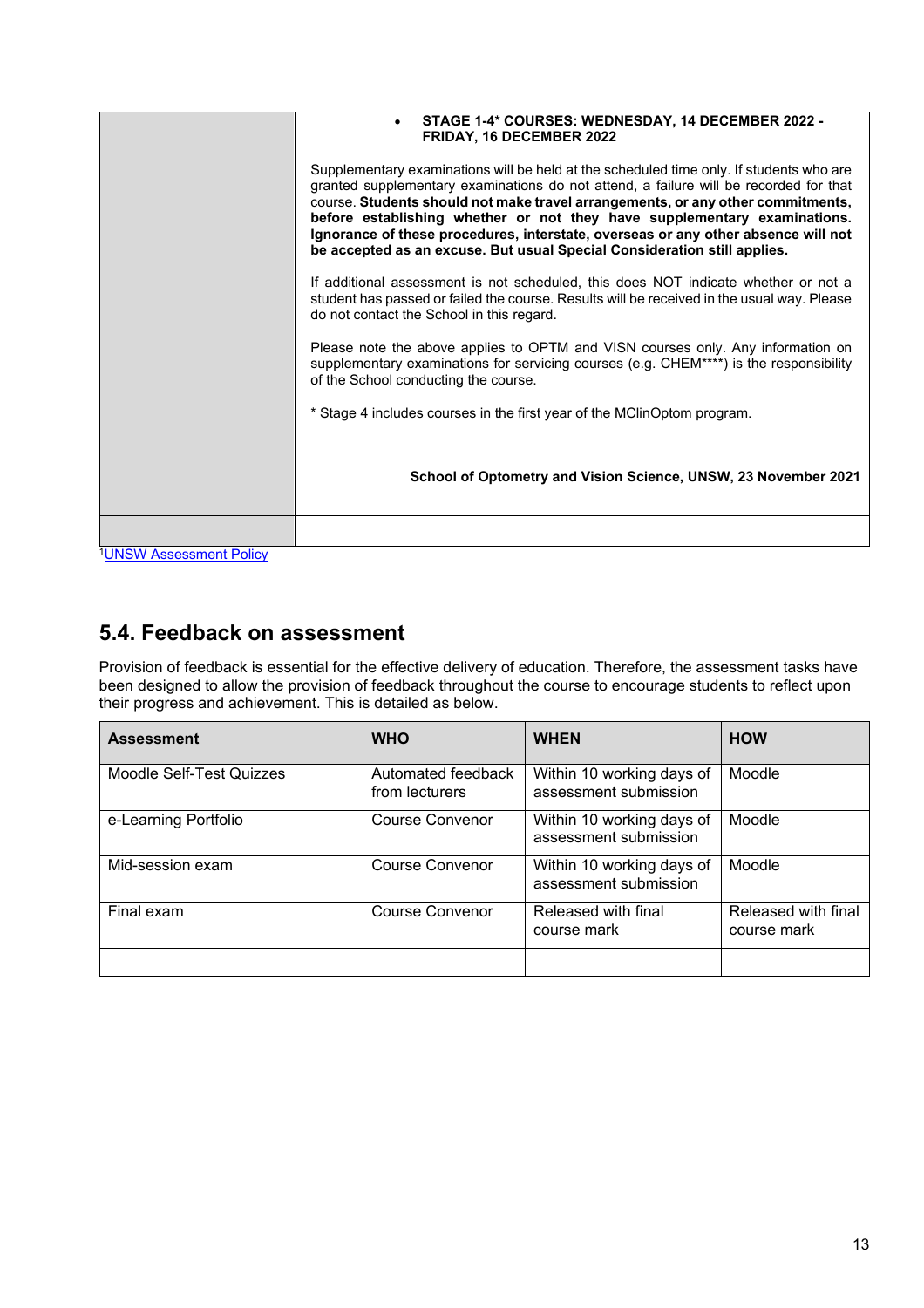

### **6. Academic integrity, referencing and plagiarism**

**Referencing** is a way of acknowledging the sources of information that you use to research your assignments. You need to provide a reference whenever you draw on someone else's words, ideas or research. Not referencing other people's work can constitute plagiarism.

Further information about referencing styles can be located at [student.unsw.edu.au/referencing](https://student.unsw.edu.au/referencing)

**Academic integrity** is fundamental to success at university. Academic integrity can be defined as a commitment to six fundamental values in academic pursuits**:** honesty, trust, fairness, respect, responsibility and courage.2 At UNSW, this means that your work must be your own, and others' ideas should be appropriately acknowledged. If you don't follow these rules, plagiarism may be detected in your work.

Further information about academic integrity and **plagiarism** can be located at:

- The *Current Students* site [student.unsw.edu.au/plagiarism](https://student.unsw.edu.au/plagiarism)*,* and
- The **ELISE** training site [subjectguides.library.unsw.edu.au/elise](http://subjectguides.library.unsw.edu.au/elise)

The *Conduct and Integrity Unit* provides further resources to assist you to understand your conduct obligations as a student: [student.unsw.edu.au/conduct.](https://student.unsw.edu.au/conduct)

2International Center for Academic Integrity, 'The Fundamental Values of Academic Integrity', T. Fishman (ed), Clemson University, 2013.

#### **7. Readings and resources**

#### **Textbooks**

There are two set textbooks and five recommended textbooks. All textbooks will be useful for more than one year if you intend on taking optometry or vision science subjects in  $2<sup>nd</sup>$  year and beyond.

#### **Set text:**

- Remington, L.A., Goodwin, D. (2021) Clinical Anatomy of the Visual System. 4<sup>th</sup> edition. Elsevier
- Moore, D., McCabe, G., and Craig, B (2017). Introduction to the Practice of Statistics.  $9<sup>th</sup>$  edition. Freeman

#### **Recommended texts:**

- Sherwood, L (2013) Human Physiology: From Cells to Systems. 9th edition. Brooks/Cole
- Millidot, M (2009) Dictionary of Optometry and Visual Science. 7th edition**.** Butterworth-Heinemann.
- Stanfield, CL (2017) Principles of Human Physiology 6<sup>th</sup> edition. Boston: Pearson Education
- Field, A. (2017) Discovering Statistics using IBM SPSS Statistics. 5<sup>th</sup> edition. SAGE Publications Ltd
- Morris, S., Cranney, J., Baldwin, P., Mellish, L., & Krochmalik, A. (2018). The rubber brain: a toolkit for optimising your study, work, and life. 1<sup>st</sup> edition. Samford Valley, QLD: Australian Academic Press.

All texts are available at the UNSW Bookshop or at the UNSW Library

#### Required reading

Compulsory and optional readings as specified by the lecturers throughout the session will be listed on Moodle and provided when not accessible on-line through the UNSW library.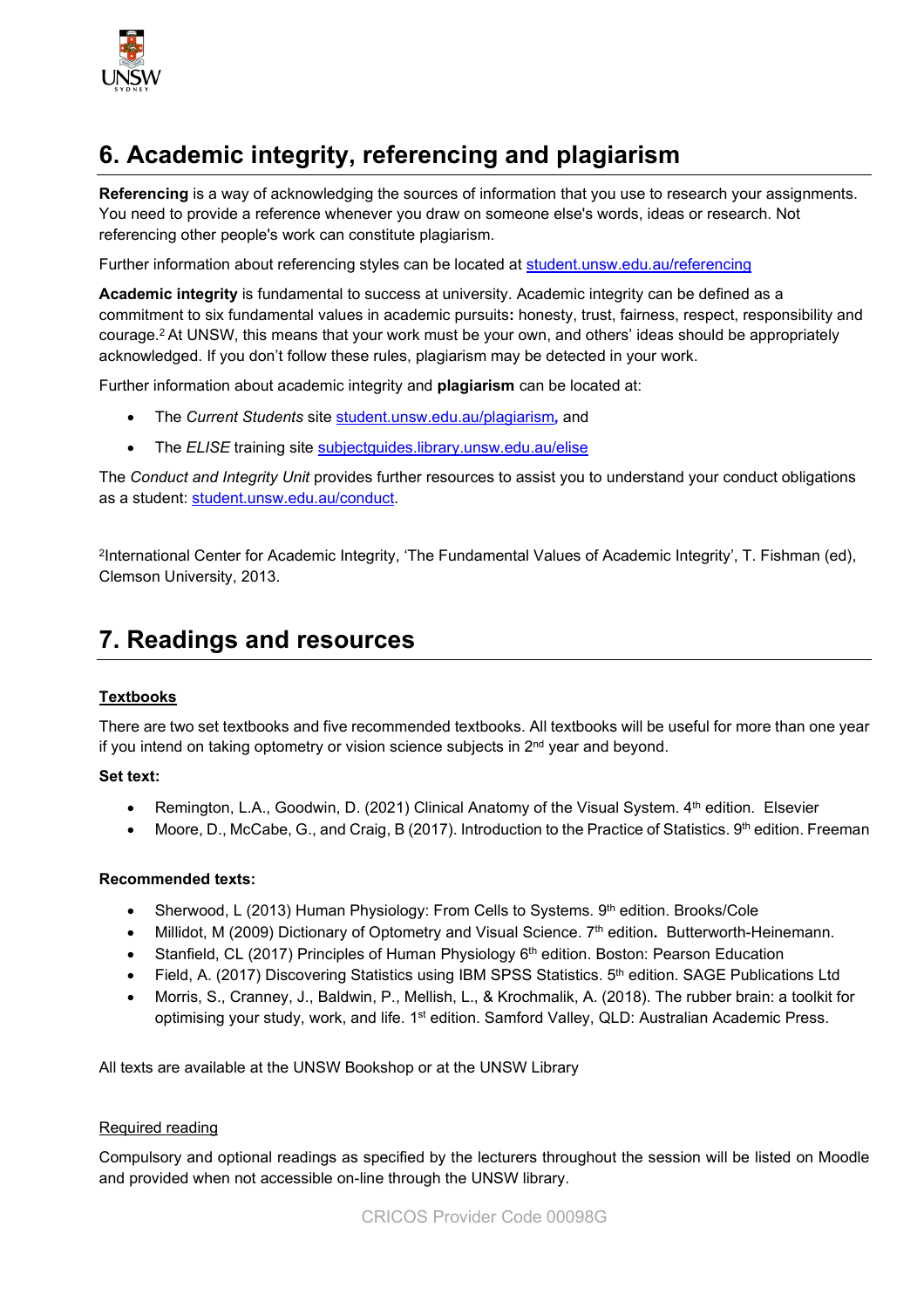Moodle announcements for VISN1101 are an essential port of call every day or two. Announcements from staff to the whole class will be made through this medium for any changes, last minutes updates, etc. Zmail will only be used for personal messages to individual students.

In addition, the school website will hold important information including timetables, staff contact details, and information on supplementary examinations [\(http://www.optometry.unsw.edu.au](http://www.optometry.unsw.edu.au/)).

#### Additional reading

Compulsory and optional readings as specified by the lecturers throughout the session will be made available on Moodle when not accessible on-line through the UNSW library.

Q&A Forum is available in Moodle for an open instructor-student and student-student discussion. Note that this is for topics **related to the course only** and you are expected to exercise common sense and abide by the forum rules.

#### Computer labs and software

The Optometry Computer Laboratory located at OMB LG21 can be used by Optometry and Vision Science students when classes are not in progress. Room availability is usually stated on a weekly schedule posted on the door.

If these spaces are occupied or unavailable, then the UNSW Library contains vast study and computing spaces that are open for longer hours than those in the school. Consult the UNSW Library website

[\(http://www.library.unsw.edu.au/\)](http://www.library.unsw.edu.au/) for opening hours – hours are often longer at exam time. If you are concerned getting to/from the library at night, you can contact UNSW Security [\(http://www.security.unsw.edu.au](http://www.security.unsw.edu.au/) or 9385 6000) for personal escort services around the UNSW campus.

Students are encouraged to download and utilise "Endnote", a referencing app which will be useful throughout the program. This is available for UNSW students to download at: [https://www.it.unsw.edu.au/students/software/endnote.html.](https://www.it.unsw.edu.au/students/software/endnote.html)

#### Student Societies and other resources:

The School has a peer support program for fourth year students to induct and orientate first year students and help them transition to university life. For more information, visit [https://student.unsw.edu.au/optometry-peer](https://student.unsw.edu.au/optometry-peer-mentoring)[mentoring](https://student.unsw.edu.au/optometry-peer-mentoring) and [https://www.optometry.unsw.edu.au/opportunities/mentoring-and-support/peer-mentoring-group](https://www.optometry.unsw.edu.au/opportunities/mentoring-and-support/peer-mentoring-group-registration-2020)[registration-2020](https://www.optometry.unsw.edu.au/opportunities/mentoring-and-support/peer-mentoring-group-registration-2020)

You should elect your year representatives to the UNSW Optometry Student Society [\(http://www.optomsoc.com/\)](http://www.optomsoc.com/). They will be organising a number of social events and functions this session which you are all encouraged to attend.

Previous years have set up Facebook groups for the year (e.g. Class of 2023 [https://www.facebook.com/groups/242555786670842/\)](https://www.facebook.com/groups/242555786670842/). You may wish to consider creating a similar group. There are also many other Facebook groups which you can also join including:

- UNSW Optometry Student Society [\(https://www.facebook.com/UNSWOptomsoc/\)](https://www.facebook.com/UNSWOptomsoc/)
- UNSW Optometry and Vision Science [\(https://www.facebook.com/UNSWOptom/?fref=ts\)](https://www.facebook.com/UNSWOptom/?fref=ts)
- UNSW Optometry Clinic [\(https://www.facebook.com/UNSWoptometryclinic/\)](https://www.facebook.com/UNSWoptometryclinic/)

### **8. Administrative matters**

#### **Required Equipment, Training and Enabling Skills**

| <b>Enabling Skills Training</b> | The UNSW Current Student site (https://student.unsw.edu.au/support) has         |  |  |
|---------------------------------|---------------------------------------------------------------------------------|--|--|
| <b>Required to Complete</b>     | helpful resources on a variety of topics including time management, examination |  |  |
| this Course                     | preparation, and oral presentations.                                            |  |  |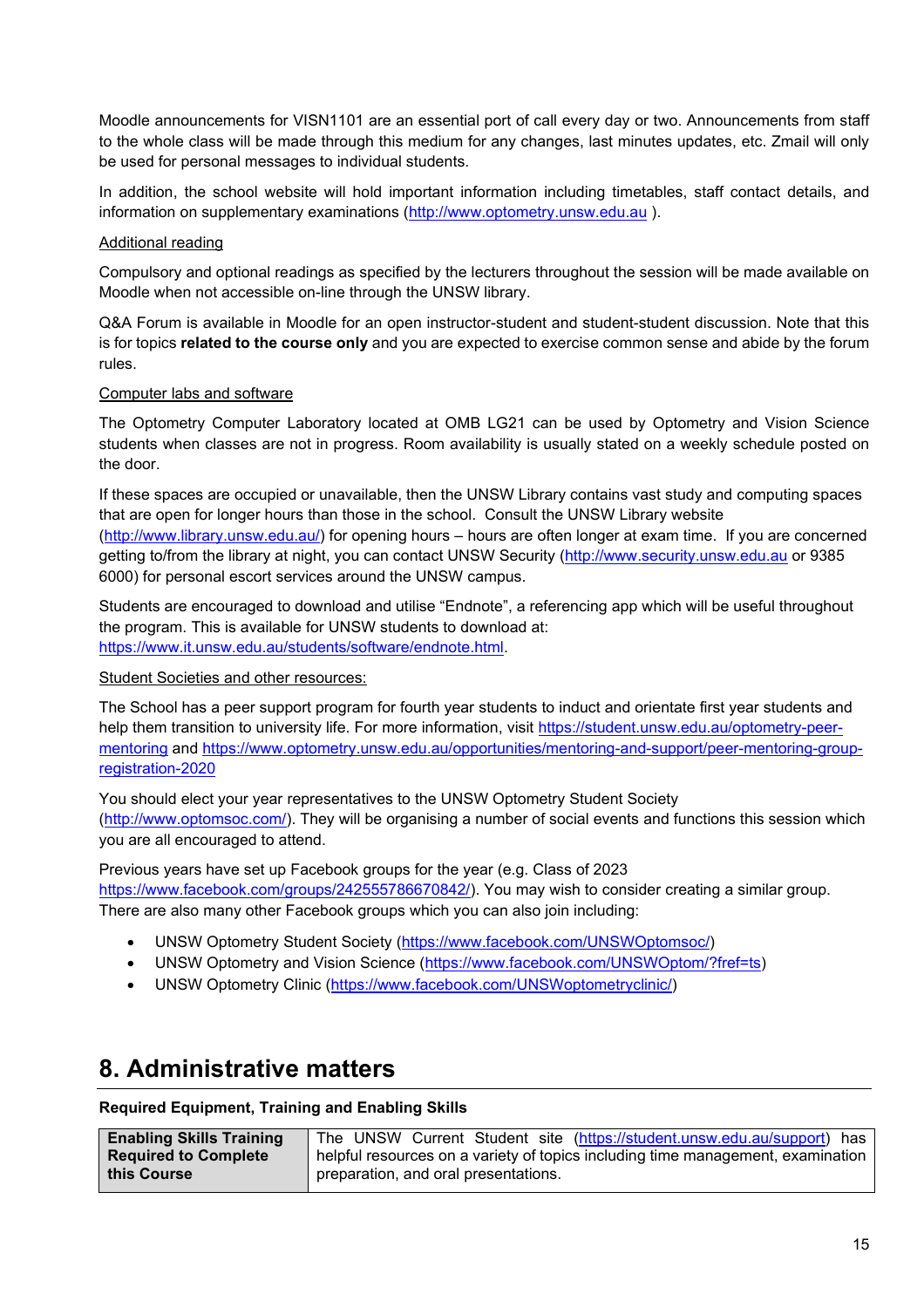| The Learning Centre also offers academic skills support to all students enrolled<br>at UNSW (http://www.lc.unsw.edu.au).                                                                                            |
|---------------------------------------------------------------------------------------------------------------------------------------------------------------------------------------------------------------------|
| All commencing UNSW undergraduate students are expected to have completed<br>the ELISE quiz accessible via Moodle. More information on ELISE is available on<br>http://subjectguides.library.unsw.edu.au/elise/home |

#### **Course Evaluation and Development**

Student feedback is gathered periodically by various means. Such feedback is considered carefully with a view to acting on it constructively wherever possible. This course outline conveys how feedback has helped to shape and develop this course.

| <b>Mechanisms</b><br>of Review       | Last<br><b>Review</b><br><b>Date</b> | <b>Comments or Changes Resulting from Reviews</b>                                                                                                                                                                                                                                                                                                                                                                                                                                                          |
|--------------------------------------|--------------------------------------|------------------------------------------------------------------------------------------------------------------------------------------------------------------------------------------------------------------------------------------------------------------------------------------------------------------------------------------------------------------------------------------------------------------------------------------------------------------------------------------------------------|
| <b>Major Course</b><br><b>Review</b> | February<br>2015                     | This course was presented for the first time in 2013, encompassing three strands<br>including vision, the eye and visual system, research methods and the SCIF<br>component for optometry and vision science students. The course has<br>undergone major revision with the assistance of the UNSW Learning and<br>Teaching Unit and the Faculty of Science.                                                                                                                                                |
|                                      | Dec 2018                             | This course has undergone major structural revisions in line with the new<br>trimester system (UNSW3+) and the Digital Uplift Project by the PVCE.                                                                                                                                                                                                                                                                                                                                                         |
|                                      |                                      | Many new online digital activities and learning resources have been created and<br>subsequently incorporated into the course as part of the Digital Uplift project.<br>This enables some of the learning to be shifted to a digital platform for increased<br>flexibility and interactivity. Students are therefore strongly encouraged to<br>complete these interactive online learning modules as instructed, either before<br>or after the class.                                                       |
|                                      |                                      | As part of the transition to the trimester system, major changes to the course<br>schedule have been implemented.                                                                                                                                                                                                                                                                                                                                                                                          |
| myExperience                         | April<br>2021                        | Feedback for this course has been very positive with the structure and flow of<br>the course content building though progression of the term, the diversity of<br>course components and the hands-on learning in the pre-clinical practicals.                                                                                                                                                                                                                                                              |
|                                      |                                      | Some concerns were raised with the amount of content, online learning, and the<br>quality of some recorded lectures.                                                                                                                                                                                                                                                                                                                                                                                       |
|                                      |                                      | It is worthwhile noting that the content is suitable for an appropriate introduction<br>to the program and understanding of vision science and optometry, and this may<br>not be readily apparent at this early stage. Considerations have been given to<br>improving the scaffolding of content taught, and where time permits to re-record<br>lectures. Online delivery of lessons is in response to the current pandemic<br>situation and still the primary option for lectures and tutorials for 2022. |

<span id="page-15-0"></span><sup>6</sup> myExperience process:<https://teaching.unsw.edu.au/myexperience>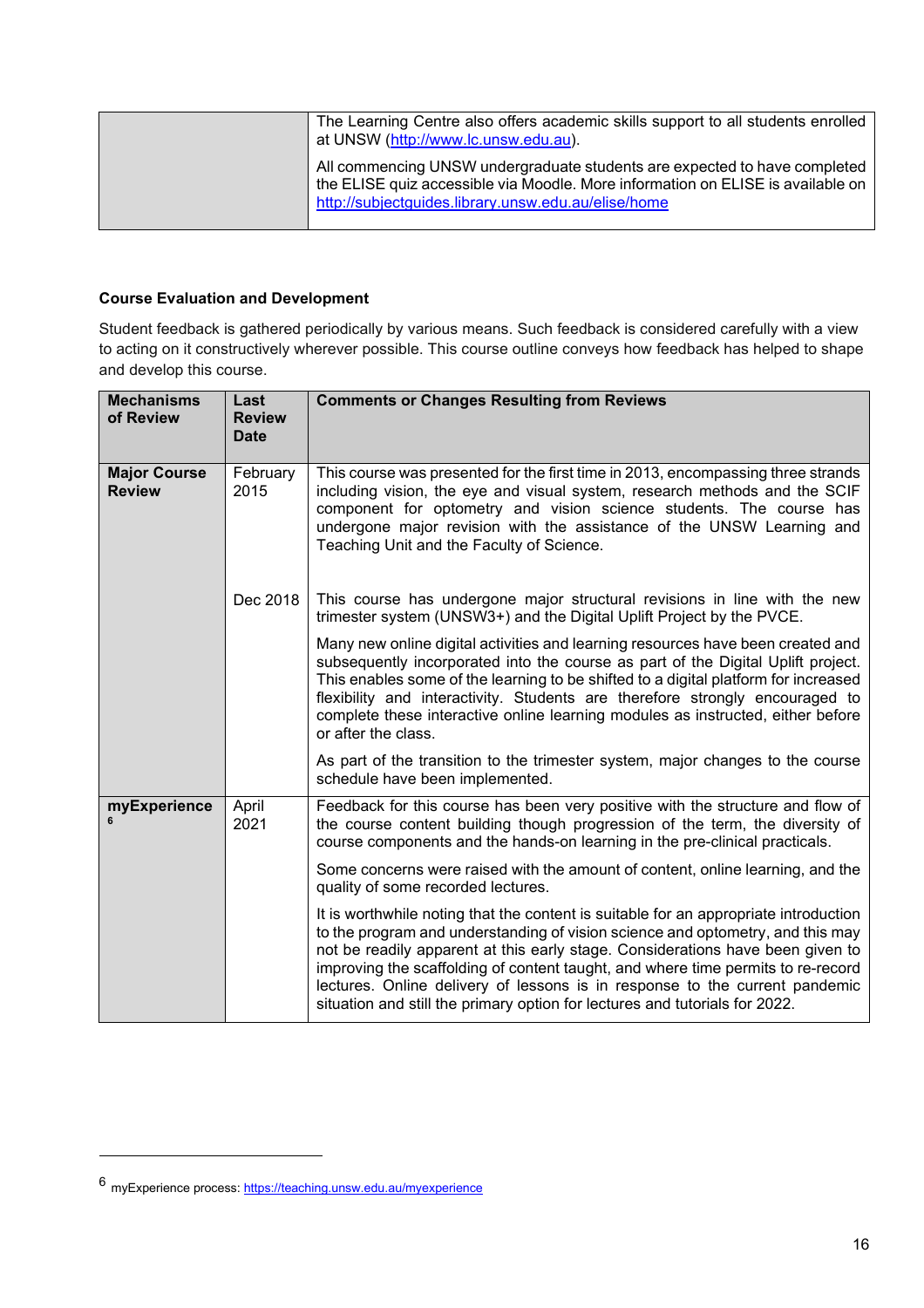| <b>Work Health and</b><br>Safety <sup>3</sup>      | Information on relevant Occupational Health and Safety policies and<br>expectations both at UNSW and if there are any school specific requirements.<br>Information on relevant policies and expectations is provided during General<br>Safety Induction training. A copy of the Induction booklet distributed at this<br>training is available from the School of Optometry and Vision Science office<br>(RMB3.003) and the School website at:<br>https://www.optometry.unsw.edu.au/about/information-and-policies/work-health-<br>and-safety                                                                                                                                                                                                                                                                                                                                                             |                                                                                                                  |                                                                                                                                                    |
|----------------------------------------------------|-----------------------------------------------------------------------------------------------------------------------------------------------------------------------------------------------------------------------------------------------------------------------------------------------------------------------------------------------------------------------------------------------------------------------------------------------------------------------------------------------------------------------------------------------------------------------------------------------------------------------------------------------------------------------------------------------------------------------------------------------------------------------------------------------------------------------------------------------------------------------------------------------------------|------------------------------------------------------------------------------------------------------------------|----------------------------------------------------------------------------------------------------------------------------------------------------|
| <b>Equity and Diversity</b>                        | Those students who have a disability or are dealing with personal circumstances<br>that affect their study that requires some adjustment in their teaching or learning<br>environment are encouraged to discuss their study needs with the course<br>Convenor prior to, or at the commencement of, their course, or with the Equity<br>Officer (Disability) in the Equitable Learning Services (formerly Disability Support<br>Services). Appointments with Equitable Learning Services are now being offered<br>as video, phone and in person at the Kensington Campus. Contact ELS via<br>Email: els@unsw.edu.au or https://student.unsw.edu.au/els<br>Issues to be discussed may include access to materials, signers or note-takers,<br>the provision of services and additional exam and assessment arrangements.<br>Early notification is essential to enable any necessary adjustments to be made. |                                                                                                                  |                                                                                                                                                    |
| <b>Student Complaint</b><br>Procedure <sup>4</sup> | <b>School Contact</b><br>A/Prof Sieu Khuu<br>s.khuu@unsw.edu.au<br>Tel: 9385 4620                                                                                                                                                                                                                                                                                                                                                                                                                                                                                                                                                                                                                                                                                                                                                                                                                         | <b>Faculty Contact</b><br>Professor Gary Velan<br><b>Senior Vice Dean,</b><br><b>Education</b><br>Tel: 9385 1278 | <b>University Contact</b><br><b>Student Conduct and</b><br><b>Integrity Unit</b><br>Telephone 02 9385 8515<br>Email:<br>studentconduct@unsw.edu.au |
| <b>Psychology and</b><br>Wellness <sup>5</sup>     | Psychological Services) is available at:<br>https://www.counselling.unsw.edu.au/<br>Tel: 9385 5418                                                                                                                                                                                                                                                                                                                                                                                                                                                                                                                                                                                                                                                                                                                                                                                                        | Information on Psychology and Wellness (Formerly known as Counselling and                                        |                                                                                                                                                    |

2myExperience process:<https://teaching.unsw.edu.au/myexperience>

3**UNSW Work Health and Safety** 

4**Student Complaint Procedure** 

5**Psychology and Wellness**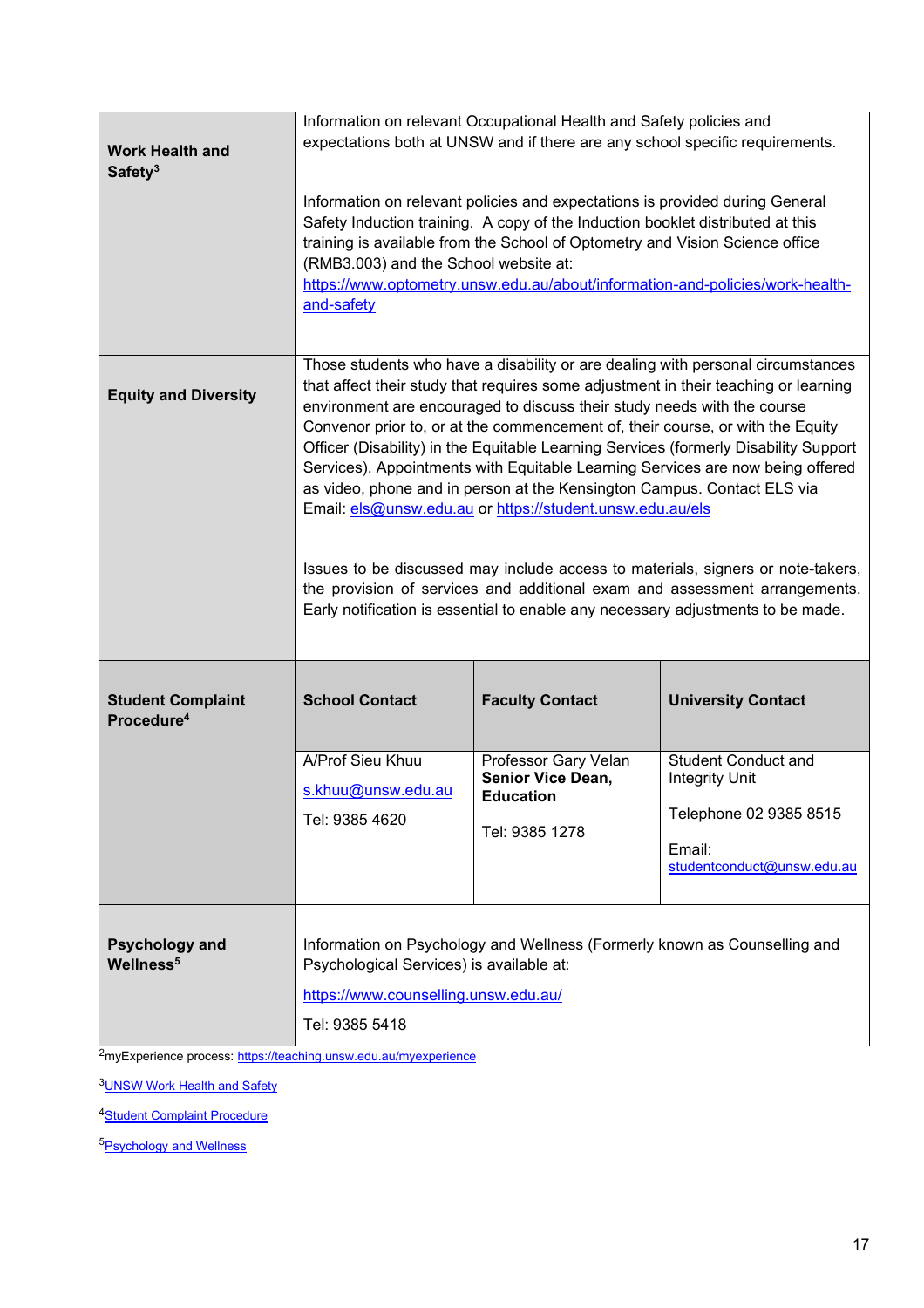### **9. Additional support for students**

- The Current Students Gateway: [student.unsw.edu.au](https://student.unsw.edu.au/)
- Academic Skills and Support: [student.unsw.edu.au/skills](https://student.unsw.edu.au/skills)
- Student Wellbeing, Health and Safety: [student.unsw.edu.au/wellbeing](https://www.student.unsw.edu.au/wellbeing)
- Equitable Learning Services (formerly Disability Support Services): <https://student.unsw.edu.au/els>
- UNSW IT Service Centre:<https://www.myit.unsw.edu.au/>